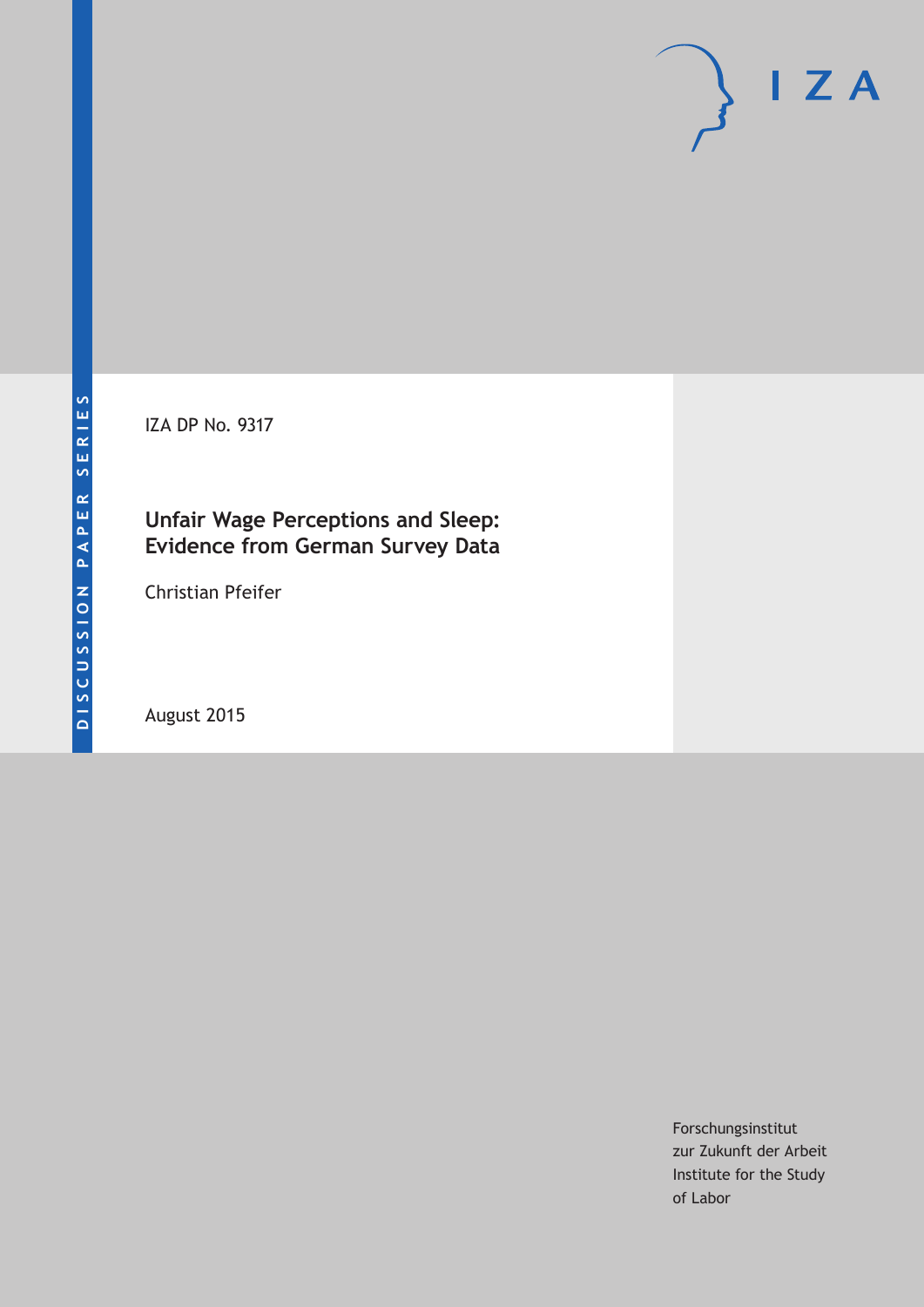# **Unfair Wage Perceptions and Sleep: Evidence from German Survey Data**

**Christian Pfeifer** 

*Leuphana University Lueneburg and IZA* 

### Discussion Paper No. 9317 August 2015

IZA

P.O. Box 7240 53072 Bonn Germany

Phone: +49-228-3894-0 Fax: +49-228-3894-180 E-mail: iza@iza.org

Any opinions expressed here are those of the author(s) and not those of IZA. Research published in this series may include views on policy, but the institute itself takes no institutional policy positions. The IZA research network is committed to the IZA Guiding Principles of Research Integrity.

The Institute for the Study of Labor (IZA) in Bonn is a local and virtual international research center and a place of communication between science, politics and business. IZA is an independent nonprofit organization supported by Deutsche Post Foundation. The center is associated with the University of Bonn and offers a stimulating research environment through its international network, workshops and conferences, data service, project support, research visits and doctoral program. IZA engages in (i) original and internationally competitive research in all fields of labor economics, (ii) development of policy concepts, and (iii) dissemination of research results and concepts to the interested public.

IZA Discussion Papers often represent preliminary work and are circulated to encourage discussion. Citation of such a paper should account for its provisional character. A revised version may be available directly from the author.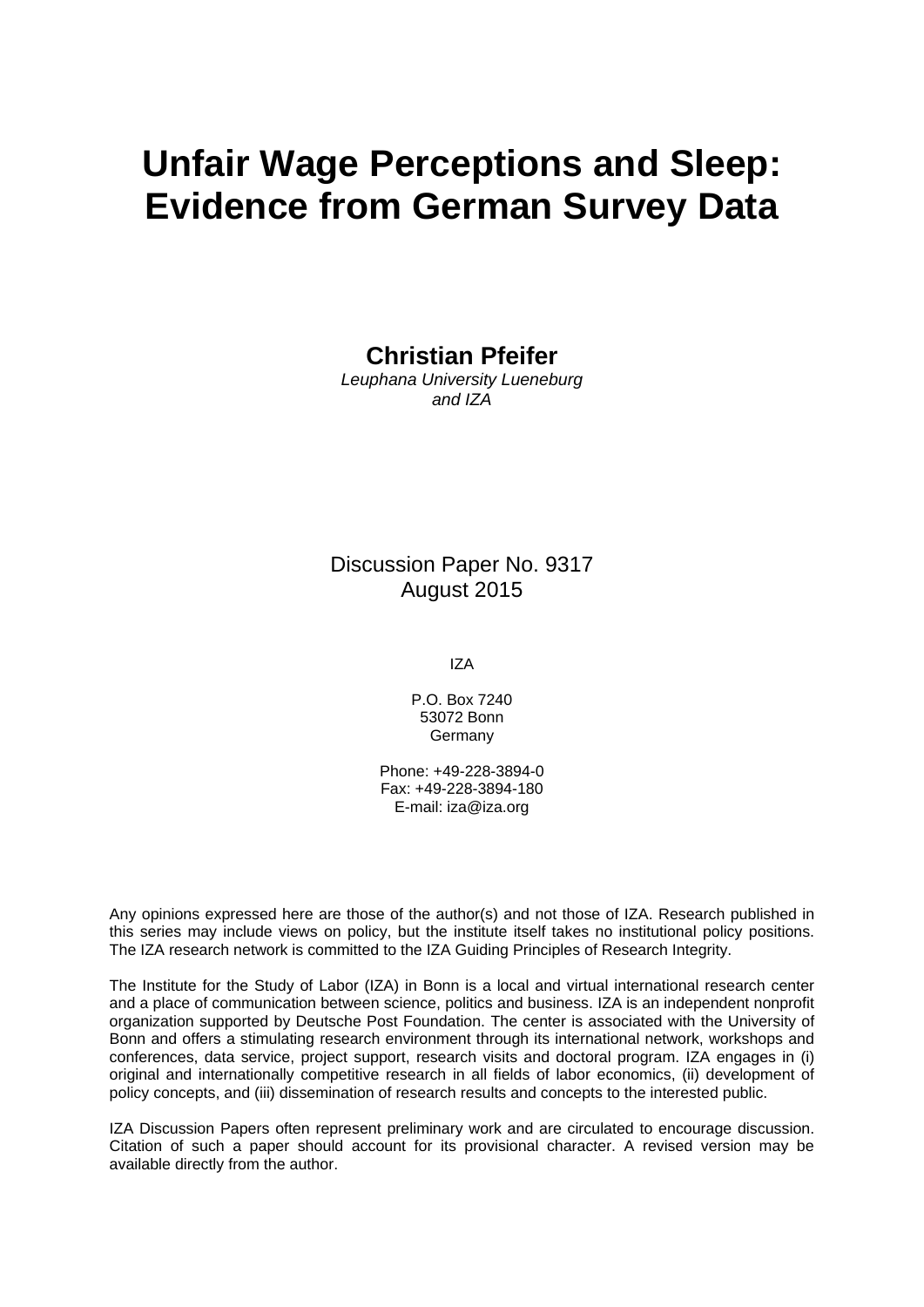IZA Discussion Paper No. 9317 August 2015

# **ABSTRACT**

# **Unfair Wage Perceptions and Sleep: Evidence from German Survey Data**

The author uses large-scale German survey data for the years 2009, 2011 and 2013 in order to analyze the nexus between the individual perception of being unfairly paid and measures for quantity and quality of sleep, namely, hours of sleep during workweek and during weekend, happiness with sleep, and sleep disorders diagnosed by a doctor. Main findings of the regression analysis are that workers, who perceive their own wage as unfair, sleep significantly less during the workweek (1.2 to 2.5 percent), are significantly less satisfied with their sleep (1 to 5 percent) and are significantly more likely to have sleep disorders (7 to 36 percent). Moreover, workers with more weekly working hours sleep significantly less during the workweek (0.1 to 0.2 percent per hour) and are significantly less satisfied with their sleep (0.1 to 0.2 percent per hour). The size of the hourly wage is however not significantly correlated with any of the sleep outcomes and the household income seems also of minor importance, even though the estimated coefficients have the expected signs implied by substitution and income effects. The overall results suggest that unfair wage perceptions, which are related to stress, negatively affect workers' sleep and, consequently, their health.

JEL Classification: I12, J22, J31

Keywords: fairness, health, income, sleep quantity, sleep quality, wage, working hours

Corresponding author:

Christian Pfeifer Institute of Economics Leuphana University Lüneburg Scharnhorststr. 1 21335 Lüneburg Germany E-mail: pfeifer@leuphana.de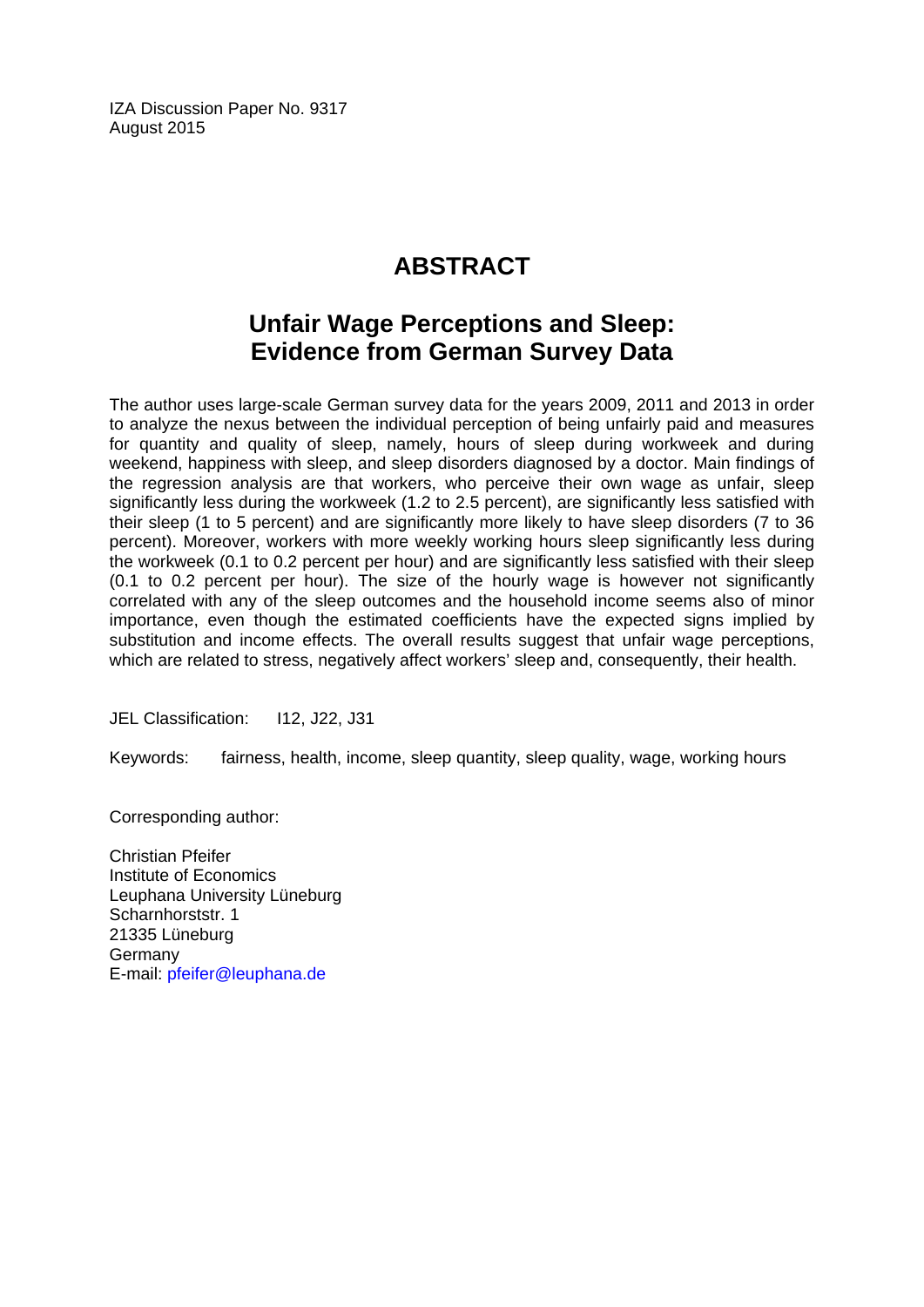#### **1. Introduction**

The quantity and quality of sleep has tremendous effects on our physical and mental health.<sup>1</sup> Sleep restrictions, sleep deprivations, and sleep disturbances can, for example, increase cardiovascular risks, lead to daytime cognitive dysfunctions and lower learning abilities, and even to obesity and diabetes. In addition to the direct individual and public health costs, consequences for others can also occur. For example, Monaco et al. (2005) report evidence that fewer hours of sleep increase the probability that a truck driver has dozed or fallen asleep at the wheel, which increases the risk of severe traffic accidents. Landrigan et al. (2004) analyze the effect of a change in the work schedule of doctors in a hospital from long work shifts of more than 24 hours to a new schedule with shorter work shifts and less weekly working hours. Doctors made significantly fewer serious medical, medication and diagnostic errors under the new schedule, which allowed more regular sleep. Moreover, Lombardi et al. (2012) find that workers with less sleep are more likely to experience work accidents.

Even though the allocation of time has received remarkable attention in economics since the 1960s (e.g., Becker, 1965) and the division between working and leisure hours is standard in labor supply models, the time spent sleeping has received surprisingly little attention. The explicit economic analysis of sleep in the economic literature probably started with the two miscellaneous papers in the Journal of Political Economy by Bergstrom (1976) and Hoffman (1977), who discussed the result of a short paper by El-Hodiri (1973). El-Hodiri (1973) applied a simple utility function and budget constraint, from which he derived the result that the share of sleep in total time is always one third, i.e., 8 hours per day. Bergstrom (1976)

<sup>&</sup>lt;sup>1</sup> For a review on physiological and neurobehavioral consequences of sleep see Banks and Dinges (2007). Boonstra et al. (2007) and Walker (2008) review the effects of sleep deprivation on neural functioning and the cognitive consequences. Knutson et al. (2007), Spiegel et al. (2009), and Cappuccio et al. (2010) review studies on the effects of quantity and quality of sleep on obesity and diabetes.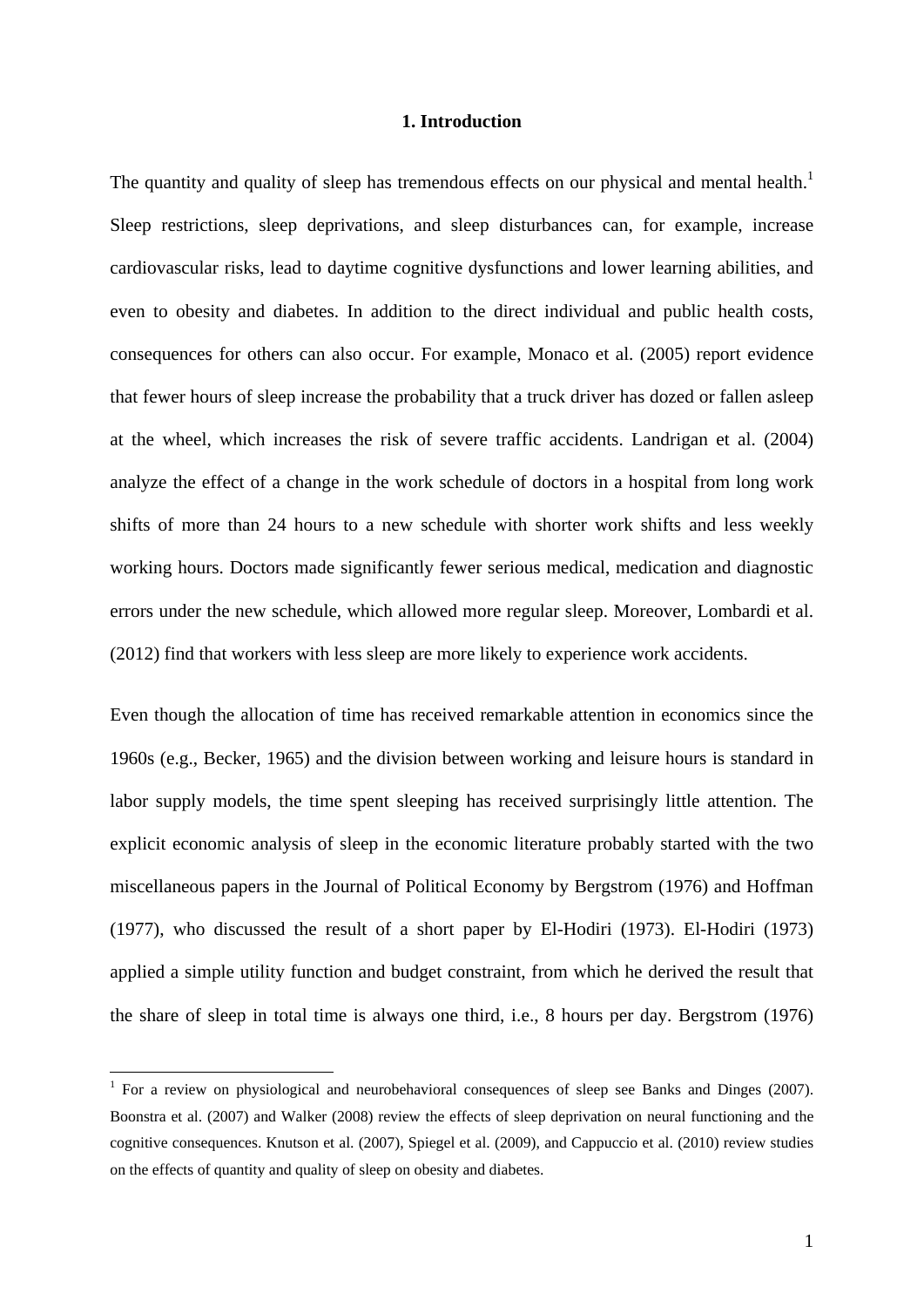added non-labor income and Hoffman (1977) added an interdependent utility function for partners as well as the value of non-market production to the demand for sleep model. When applying comparative statics, the revised models imply that sleep time decreases with working hours and wages (opportunity costs, substitution effect) and increases with income (income effect). A more serious economic and econometric analysis was then conducted by Biddle and Hamermesh (1990). They added other wake leisure activities, which are also necessary in order to consume market goods, to the demand for sleep model. The theoretical results imply substitution and income effects of wages and non-labor income on the demand for sleep. Their econometric analysis of time use data for the US shows that sleeping time is lower if working time and education are larger. Moreover, Biddle and Hamermesh (1990) report evidence that the wage is negatively correlated with sleep time, which supports the view that the wage rate is a opportunity cost. The results for non-labor income are however statistically and economically not significant. In addition to the simple demand for sleep, Yaniv (2004) developed a model of the bedtime decision taking into account psychological stress and insomnia levels. The bedtime decision and the biological clock are, however, out of this paper's scope.

In recent years, the determinants of sleep have received increasing attention. For example, Hale (2005) examines time use diary data for the US. She finds that married people are more likely and less educated people are less likely to report a midrange sleep time  $(6.5-8.5)$  hours per night), which would be beneficial from a medical point of view. Furthermore, she confirms that more working hours are correlated with less sleep. Szalontai (2006) uses time use data for South Africa and finds that daily sleep time is lower for more educated workers and for workers with higher wages, which indicates to some degree the impact of economic factors on the demand for sleep. Haley and Miller (2014) report evidence for the US that flexible working arrangements can reduce work stress and sleeping difficulties. Brochu et al.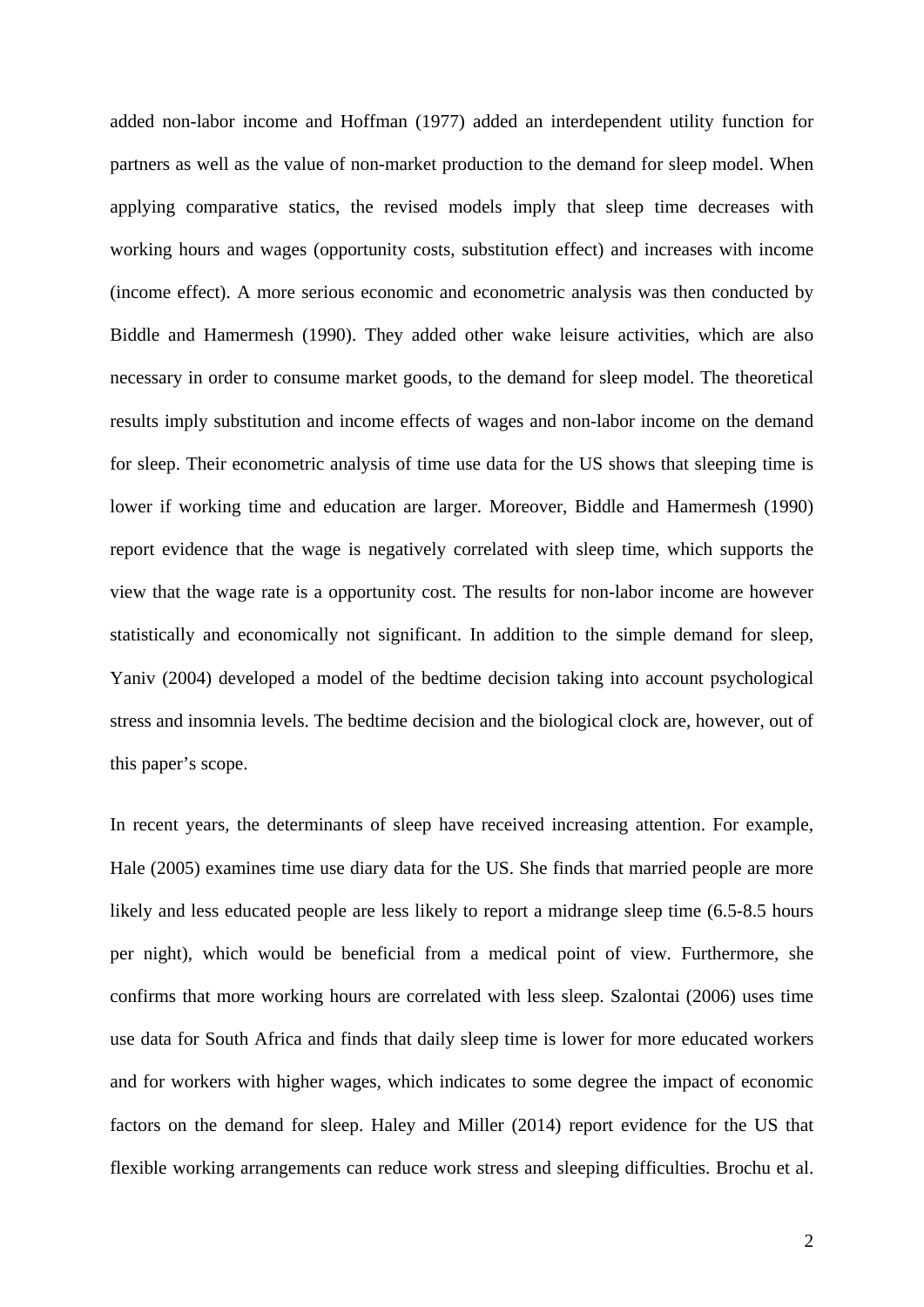(2012) analyze Canadian time use data and find that sleep time is lower if general stress is higher and if the regional unemployment rate is lower. Antillon et al. (2014) use time use data for the US. They find evidence that that sleep time is lower and the probability to report sleeplessness is higher if the regional unemployment rate is lower. Moreover, their findings suggest that sleeping time is lower for more educated people, for fulltime employed workers, for workers with shift-work, and for higher household income classes. Knudsen et al. (2007) report evidence for fulltime employed workers in the US that the number of days with difficulties falling asleep, staying asleep and waking up for work are larger in case of work overload, repetitive work and role conflict, whereas annual earnings are not significantly correlated with the quality of sleep outcomes.

I add to this stream of the literature by analyzing the nexus between the individual perception of being unfairly paid and measures for the quantity and quality of sleep, namely, hours of sleep during workweek and during weekend, happiness with sleep, and sleep disorders diagnosed by a doctor. In this context, I also include hourly wages, household income, and working hours in addition to a large set of control variables. The discussion about fair wages has received increasing attention in economics since the 1980s, which has been largely inspired by the insight that fairness considerations are part of the wage setting process (Rees, 1993) and by the fair wage-effort hypothesis (Akerlof / Yellen, 1990). That fair wages, which are often analyzed in the context of social comparison and relative income positions, have significant effects on productivity (e.g., Clark et al., 2010), job satisfaction (e.g., Clark et al., 2009), quit behavior and intentions (e.g., Pfeifer / Schneck, 2012; Kersting / Pfeifer, 2013), and other outcomes has been studied in laboratory experiments as well as with large survey and administrative data. But the effects of unfair pay on health-related outcomes has received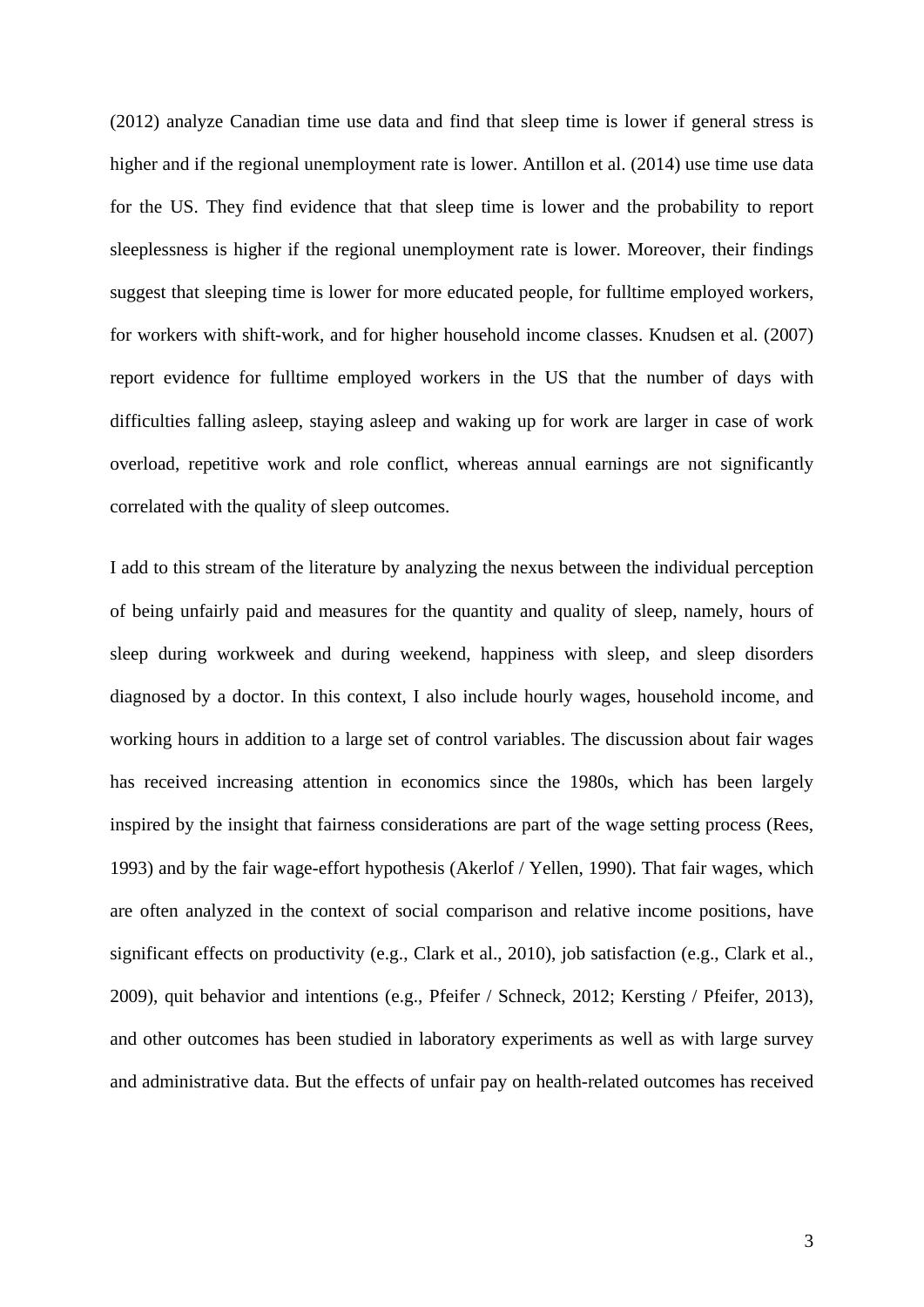remarkably little attention – except for a recent paper by Falk et al.  $(2014)$ .<sup>2</sup> Falk et al.  $(2014)$ provide experimental evidence that unfair pay decreases the heart rate variability and, consequently, affects negatively the cardiovascular system. Additionally, they present evidence from German survey data that unfair perceived wages are negatively correlated with the subjective health status in general. Unfair perceived wages are, furthermore, positively correlated with the body mass index and with the probability of specific diseases diagnosed by a doctor (e.g., heart disease, high blood pressure, and diabetes). Falk et al. (2014) argue that the lower heart rate variability reflects stress due to unfair perceived pay that negatively affects health. Therefore, it is reasonable to assume that unfair wage perceptions might also negatively affect sleep, because of increased stress.

In this paper, I apply several pooled and panel regression techniques using large-scale German household panel data, the German Socio-Economic Panel (SOEP), for the years 2009, 2011 and 2013. My main findings are that unfair wage perceptions and the number of working hours are negatively correlated with the number of hours of sleep during the workweek and with the probability to report a midrange sleep time of 7 to 9 hours. Although the hourly wage rate has the expected negative and household income the expected positive signs, the estimated coefficients are not statistically significant. The correlation with sleep during the weekend is less pronounced than during the workweek and not always significant for the work-related variables. Satisfaction with sleep is also significantly lower for workers who perceive their wage as unfair and who work more hours, whereas the coefficients for the wage rate and household income have positive signs but are not statistically significant. Sleep disorders diagnosed by a doctor are also significantly more likely for workers who perceive

 $2$  Note that Falk et al. (2014) use the same data set as in this paper, namely the German Socio-Economic Panel (SOEP). But they only use the cross-section for the year 2009, whereas I use panel data for the years 2009, 2011, and 2013. More importantly is however that Falk et al. (2014) do not at all consider sleep in their analysis.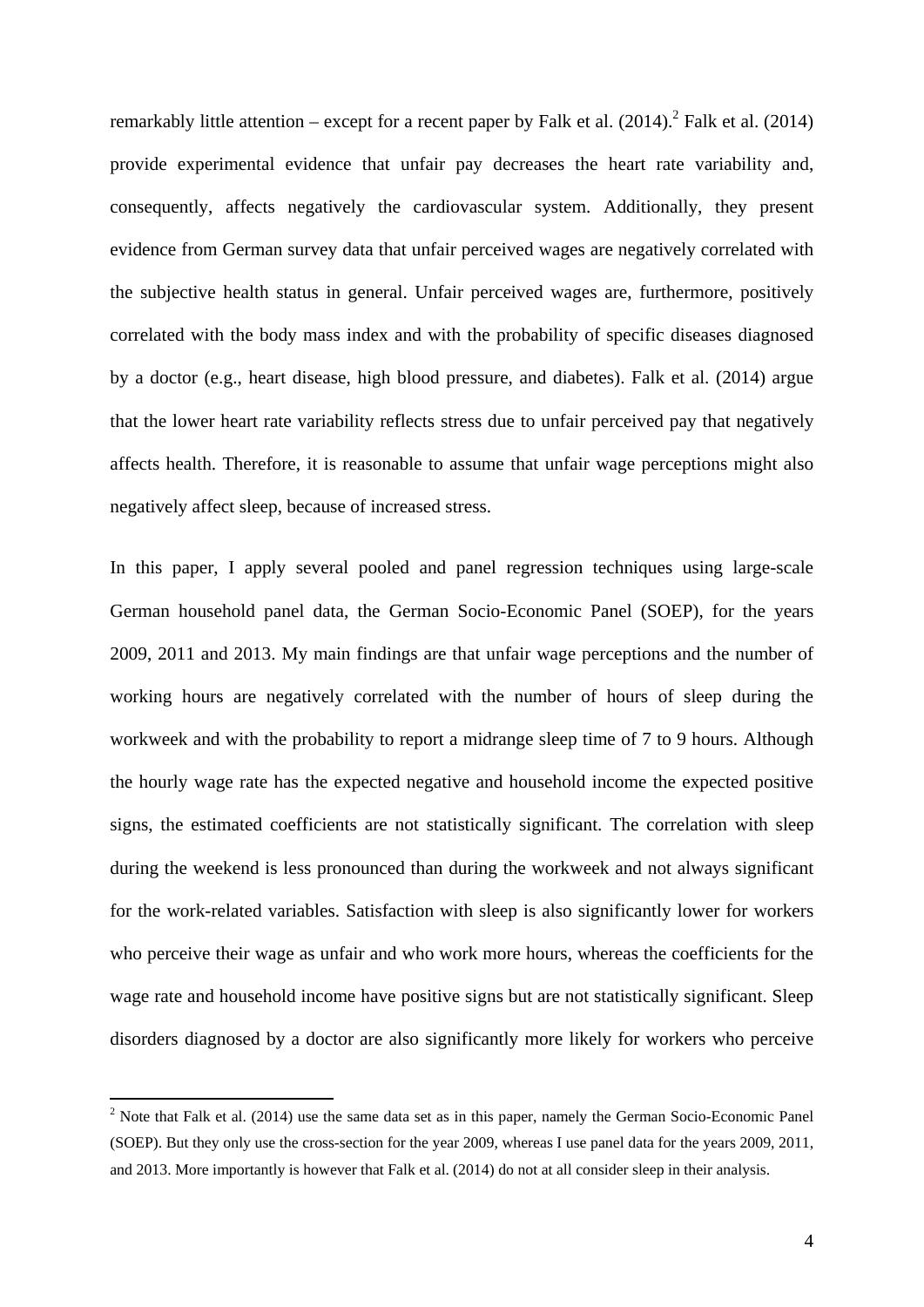their wage as unfair. The coefficient for working hours has the expected positive sign and the coefficients for the wage rate and household income have negative signs; but neither is statistically significant. Overall, the findings suggest that unfair wage perceptions have a significant negative impact on the quantity and quality of workers' sleep.

The remainder of the paper is structured as followed. Section 2 describes the data set, variables and basic estimation approach. The regression analysis is presented in Section 3. The paper concludes with a short summary and discussion of the findings in section 4.

#### **2. Data Set and Variables**

I use the German Socio-Economic Panel (SOEP) for the years 2009, 2011 and 2013.<sup>3</sup> The SOEP is a large representative panel survey of private households and persons in Germany, which provides a rather stable set of core questions asked every year (e.g., employment, education, income) and yearly topics with additional detailed questions (Wagner et al., 2007). As questions about fairness perceptions of own income and about sleep behavior are only included in the years 2009, 2011 and 2013, I restrict my analysis to these years. Due to the nature of the topic, I further restrict my estimation sample to employed blue-collar and whitecollar workers, who are no civil servants, who are not self-employed, who are not in education, and who are between 18 and 65 years of age. Moreover, observations with missing values in the used variables are dropped from the sample. The number of observations for the total estimation sample is  $n=18,485$  for N=10,277 individuals in an unbalanced panel for the years 2009, 2011 and 2013 with an average panel length of T=1.8.

 3 Socio-Economic Panel (SOEP), data for years 1984-2013, version 30, SOEP, 2014, doi:10.5684/soep.v30.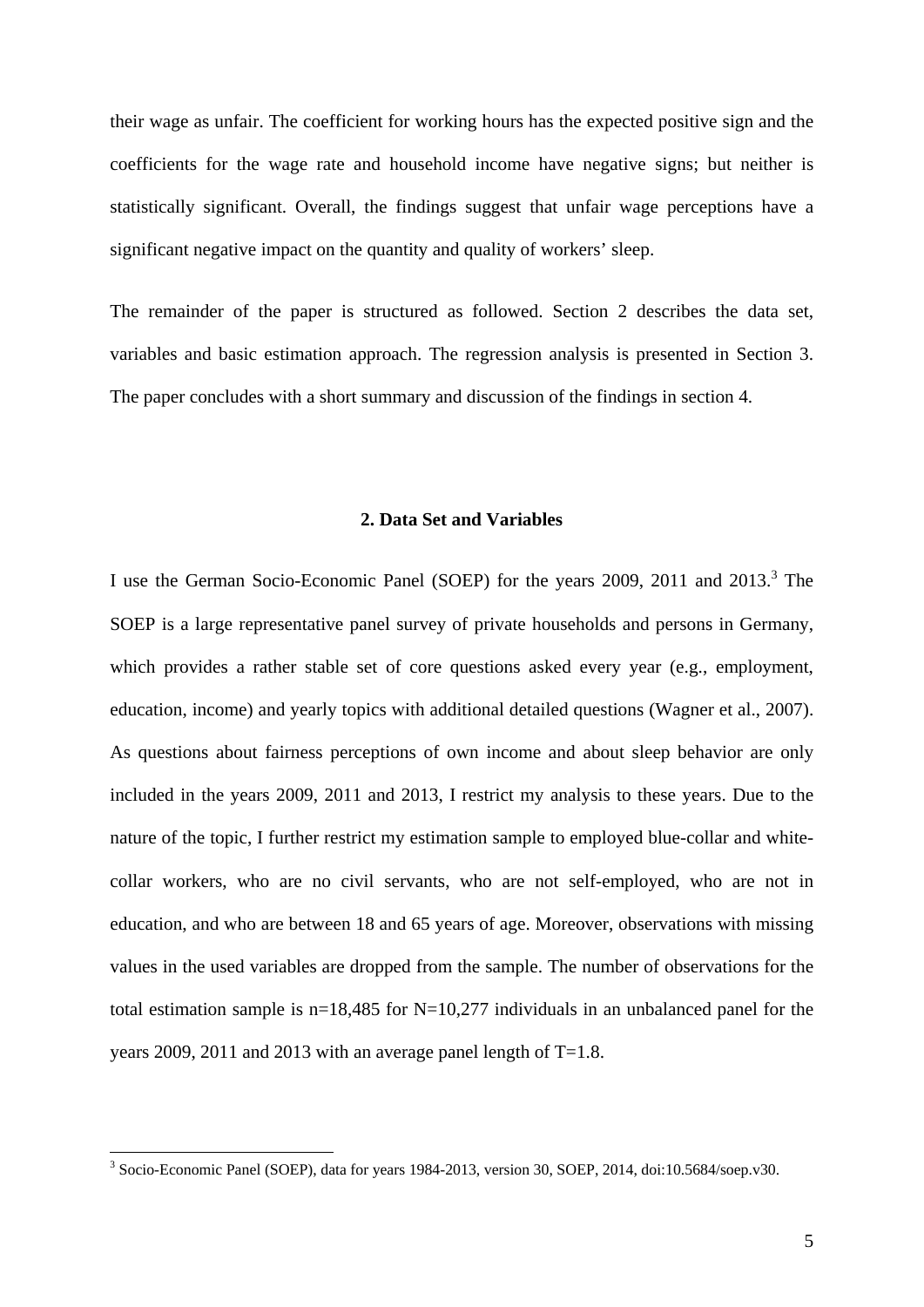The SOEP includes several variables about sleep, which serve as outcome variables in the subsequent regression analysis. At first, the quantitative dimension of sleep is analyzed, i.e., the normal number of hours of sleep during the workweek and during the weekend. In the pooled estimation sample, employed individuals sleep on average about 6.8 hours per night during the workweek (SD=0.99) and about 8 hours during the weekend (SD=1.22). In order to account for the fact that too much sleep might also not be beneficial<sup>4</sup>, a dummy variable was generated that takes the value one if a person sleeps between 7 and 9 hours and zero if a person sleeps less or more hours. About 65.4 percent in the sample belong to the group with such midrange sleep time during the workweek. In the reference group, the majority reports less than 7 hours of sleep and only 92 observations (0.5 percent) in the sample report ten or more hours of sleep during the workweek. During the weekend about 80.5 percent report a midrange sleep time, whereas 9 percent sleep less than 7 hours and 10.4 percent sleep ten hours or more. In the next step, the qualitative dimension of sleep is added by analyzing the satisfaction with sleep, which is measured on a 11-point Likert scale (0: very dissatisfied, 10: very satisfied). Average satisfaction with sleep is 6.9 (SD=2.15) in the estimation sample. At last, sleep disorders diagnosed by a doctor are analyzed.<sup>5</sup> This information is only available for the years 2011 and 2013 so that the sample reduces to  $n=13,040$  observations of N=8,824 individuals in an unbalanced panel design  $(T=1.5)$ . About 6.9 percent of the observations in this sample report that a doctor has ever diagnosed a sleep disorder for them.

The determinants of the above sleep variables are estimated by using different regression methods that acknowledge the different character of the dependent variables and the panel

<sup>&</sup>lt;sup>4</sup> Buxton and Marcelli (2010) report for example large-scale empirical evidence for the US that daily sleep of 7 to 8 hours is correlated with a lower risk of obesity, diabetes, hypertension, and cardiovascular disease.

<sup>&</sup>lt;sup>5</sup> Other diseases diagnosed by a doctor (heart disease, high blood pressure, diabetes, depression, cancer, asthma, apoplectic stroke, and migraine) have been analyzed by Falk et al. (2014) for the year 2009. Note that the question in the SOEP relates to ever diagnosed and not to the current state of the disease.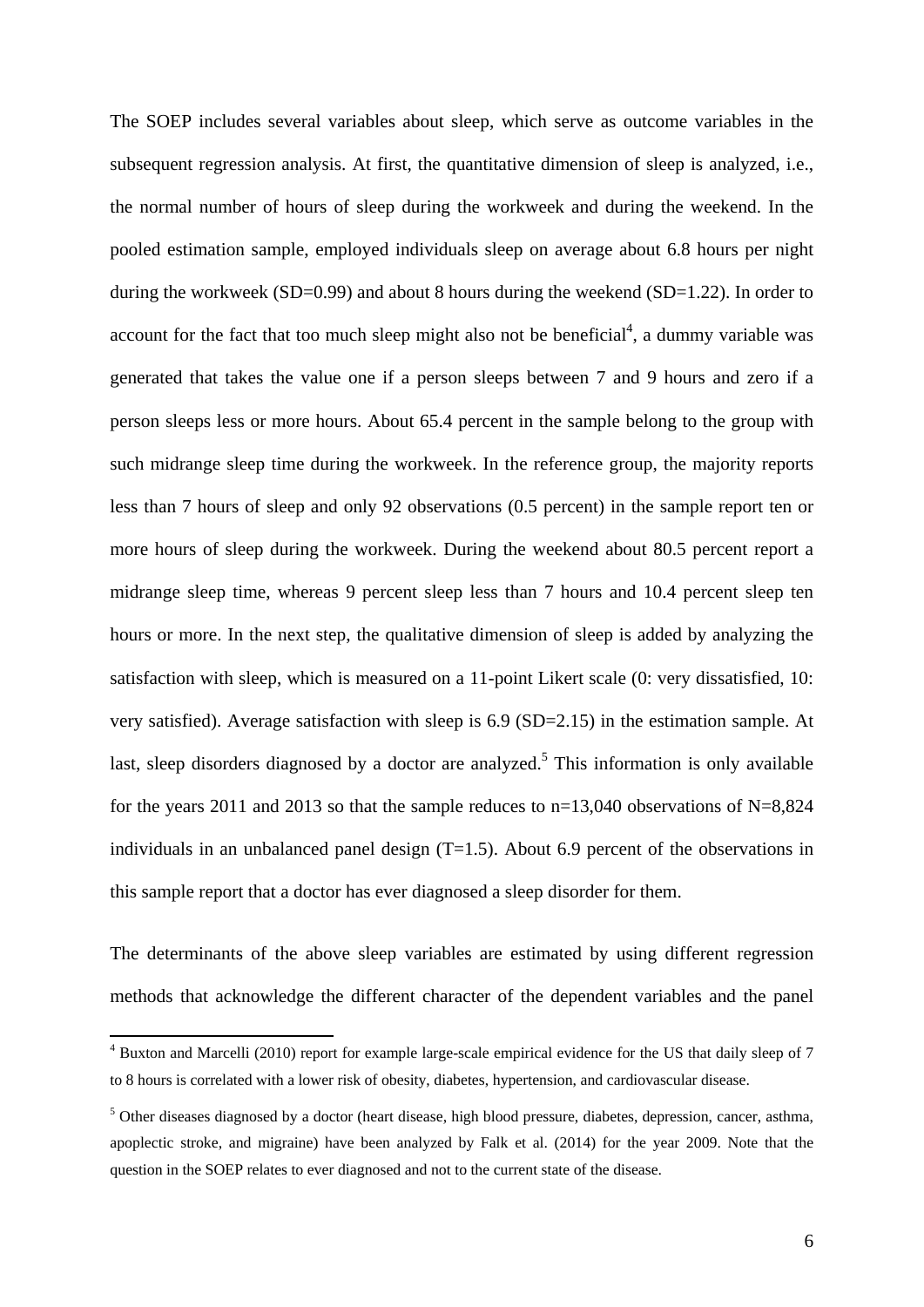nature of the data. These regression methods will be shortly discussed along with the results for the different outcomes of sleep in the next section. For all outcomes three specifications are estimated. All specifications include a dummy variable that takes the value one if the own wage is perceived as unfair and zero otherwise, the real hourly net wage in Euros (base year 2006, consumer price index), real monthly net household income in 1000 Euros (base year 2006, consumer price index), and actual weekly working hours. About 38.5 percent of the observations in the pooled sample perceive their wage as unfair. The average hourly wage is about 9.6 Euros (SD=5.11) and the average monthly household income is about 3010 Euros (SD=1708.04). Actual working hours are on average 39.4 hours per week (SD=10.63).

The control variables in the first specification include dummy variables for being female and having children under 16 in the household, the number of persons in the household, 5 marital status categories, a German citizenship dummy, secondary schooling degrees, apprenticeship degree, university degree, age in years, tenure in years, experience part-time employment in years, experience full-time employment in years, experience unemployment in years, 11 job categories, 7 firm size categories, 62 sectors (NACE), 16 federal states, and the survey years.<sup>6</sup> In the second specification, the subjective health status (5 categories) is added as control variable. According to Falk et al. (2014), the subjective health status is negatively affected by unfair wage perceptions so that the inclusion as control variable is likely to absorb part of the effect of unfair wages and other variables on sleep. Nevertheless, this check allows to analyze if unfair wage perceptions affect sleep even after controlling for differences in subjective health status. The third specification for every sleep outcome takes into account the panel nature of the data by the inclusion of person specific fixed-effects or by estimating randomeffects models in order to mitigate biases due to unobserved heterogeneity. Also note that the

<sup>&</sup>lt;sup>6</sup> The complete regression results and descriptive statistics for the control variables can be requested from the author.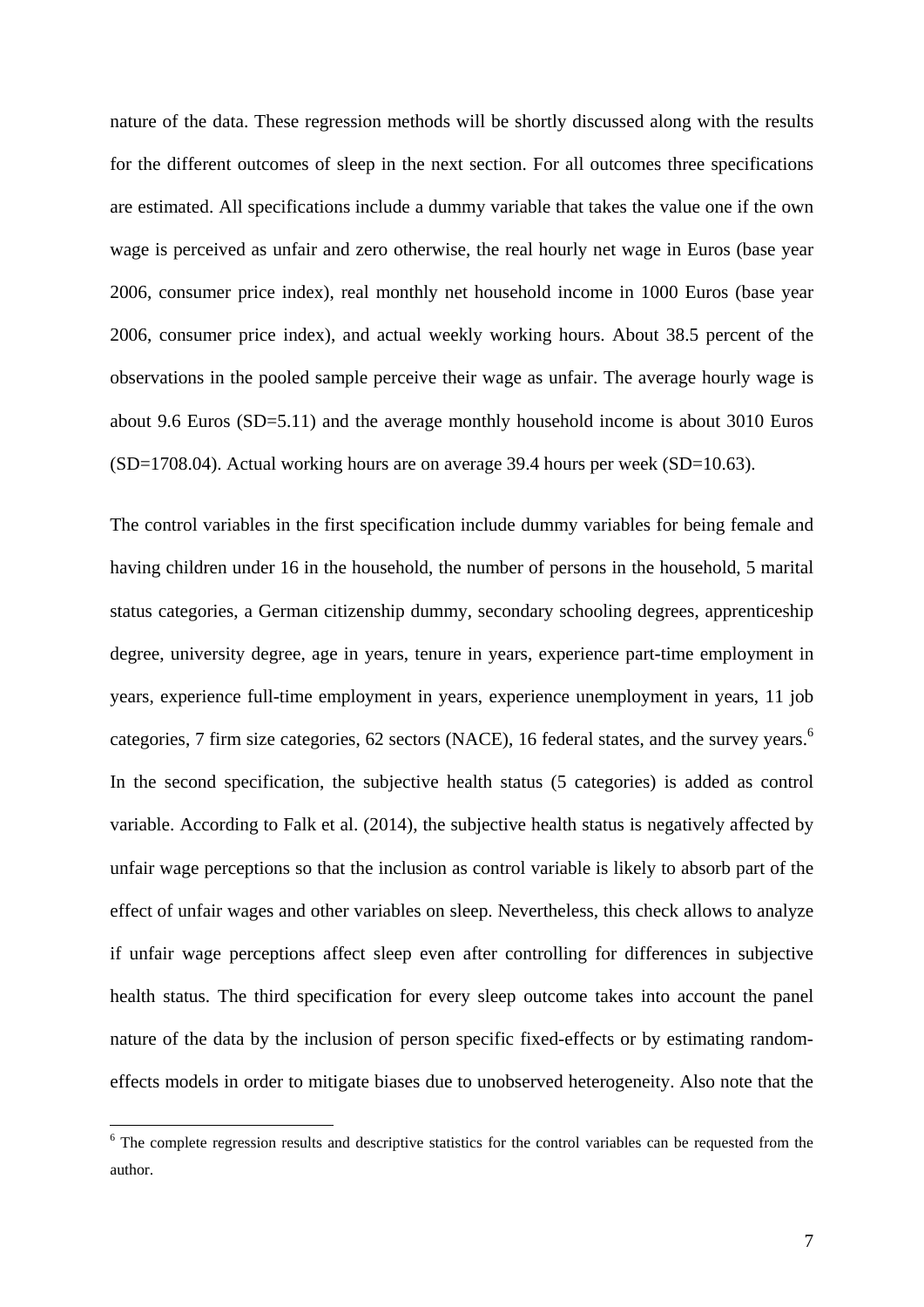panel nature of the data is further taken into account by clustering the standard errors at the individual level in all regressions.

#### **3. Regression Analysis**

The number of hours of sleep is estimated by using ordinary least squares (OLS) and Poisson models, because the dependent variable is a count variable. In order to make the estimated coefficients comparable between both models, the log of the number of hours of sleep serves as dependent variable in OLS. Thus, the coefficients of the OLS and of the Poisson models can be interpreted as relative changes. An advantage of the OLS over the Poisson model is that OLS can take into account person specific fixed-effects directly, whereas the Poisson model uses a conditional fixed-effects estimator. The results for sleep during the workweek are presented in the upper part and the results for sleep during the weekend are presented in the lower part of Table 1.

#### - *Insert Table 1 about here*

Let us at first turn to the OLS results for sleep during the workweek. The first specification without controlling for the subjective health status indicates that workers, who perceive their own wage as unfair, sleep on average about 2.5 percent less during the workweek, which are about 10 minutes less sleep per night. The coefficient for the hourly wage has a negative sign, which accords with the expectation that the wage is an opportunity cost of sleeping, and the coefficient for the monthly household income has a positive sign, which is in line with the income effect. But the coefficients are neither significant for the hourly wage nor for the household income. Workers with more working hours sleep significantly less during the workweek. Sleep during the workweek is on average about 0.19 percent lower for workers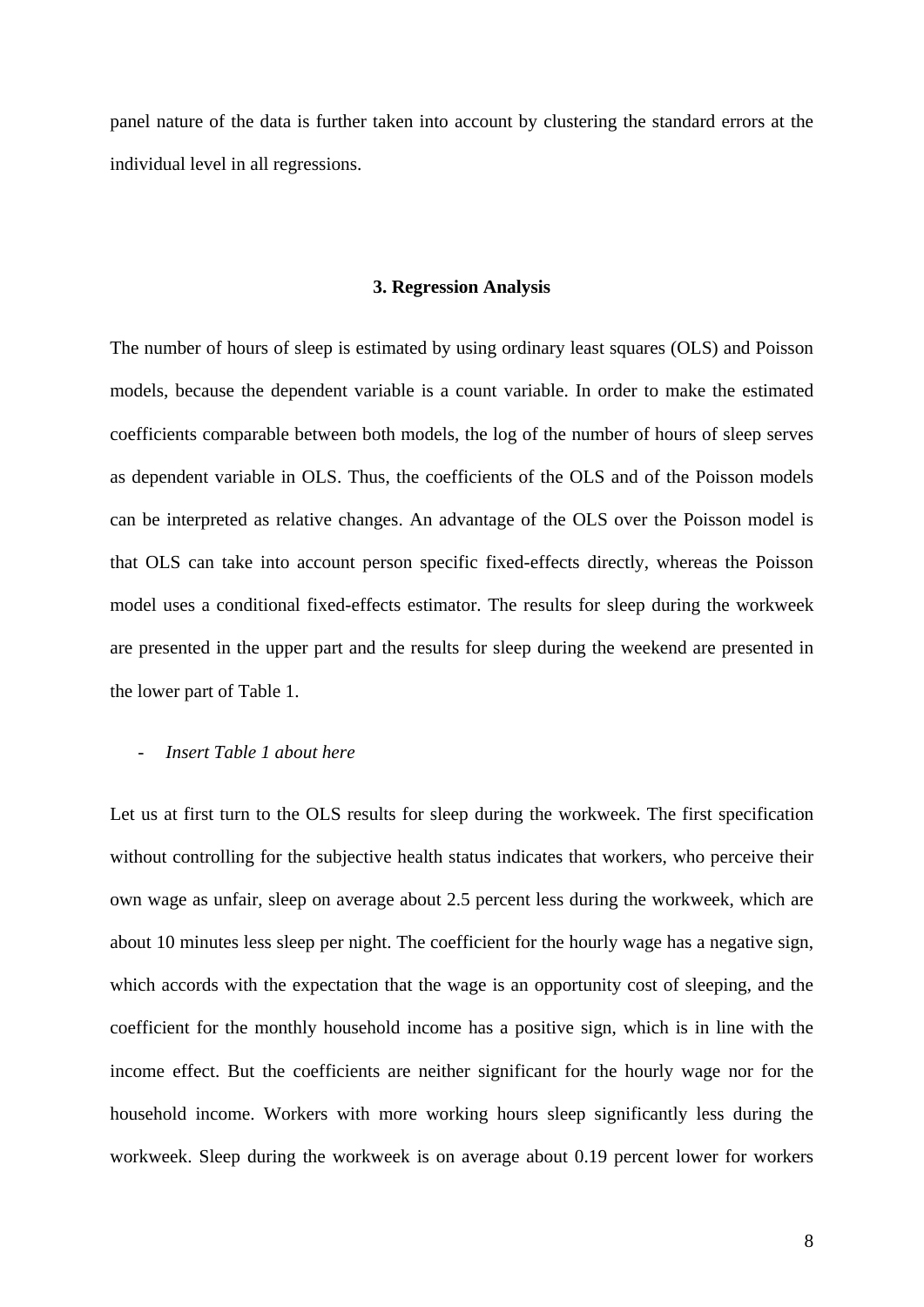who work one hour more per week, which corresponds with about one percent less sleep for one hour more work per day under the assumption of a five-day week. The results change only slightly by the inclusion of subjective health as additional control variable in the second specification. Unfair wage perceptions are correlated with 2 percent and one more working hour with 0.18 percent less sleep. The hourly wage and the household income have the expected signs but are not significant. In the third specification, individual fixed-effects are included to deal with potential unobserved heterogeneity such as stable sleep preferences and different biological sleep needs. The effect size of unfair wages and working hours is reduced to 1.3 percent for unfair wages and to 0.13 percent for one working hour. But both are still of statistical significance, whereas the hourly wage and the household income have again the expected signs and are not significant. The Poisson regressions, which take explicitly into account that the dependent variable is a count variable, support the OLS results with respect to effect size and statistical significance. Overall, the results indicate that unfair wage perceptions significantly reduce sleep during the workweek by 1.2 to 2.5 percent, which has about the same size as 10 working hours more per week or 2 working hours more per day under the assumption of a five-day week.

A further robustness check is performed by using a dummy variable that takes the value one if a person sleeps between 7 and 9 hours and zero if a person sleeps less or more hours. The binary character of reporting a midrange sleep is taken into account by using probit models. In order to facilitate the interpretation of the results, average marginal effects are presented in Table 1. If a worker perceives his wage as unfair, the probability of reporting a midrange sleep during the workweek is about 7 percentage points (0.071/0.654=10.8 percent) lower in the first specification, about 5.6 percentage points (0.056/0.654=8.6 percent) lower in the second specification and about 6.5 percentage points (0.065/0.654=9.9 percent) lower in the third specification, which uses a random-effects probit estimator. The hourly wage rate and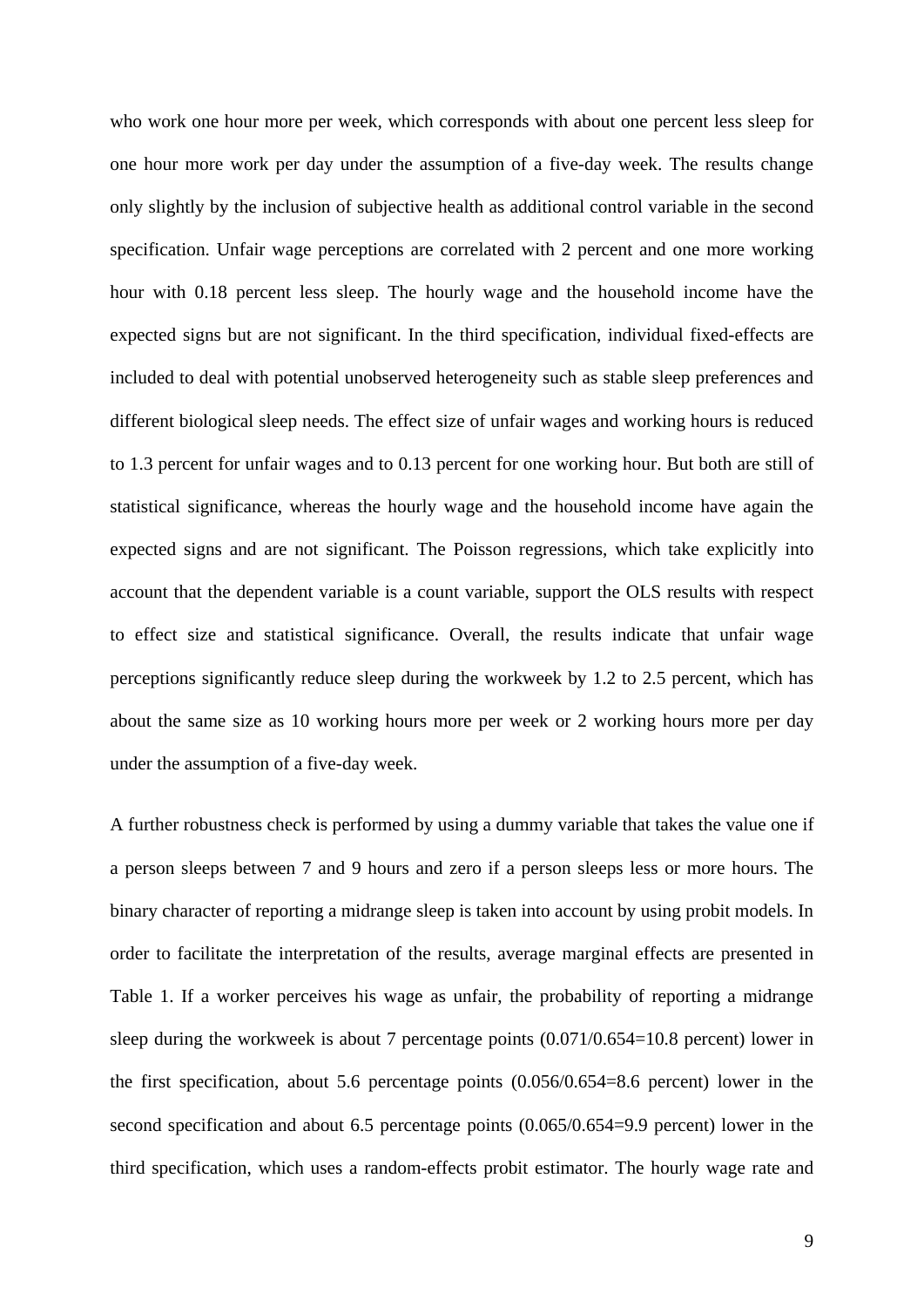the household income have again the expected signs, but are not significant. The weekly working hours are negatively correlated with the probability of reporting a midrange sleep. Ten working hours more per week reduce the probability by about 5.5 to 7 percentage points, which is comparable in size with the unfair wage effect.

The results for sleep during the weekend in the lower part of Table 1 reveal some interesting differences to sleep during the workweek. The unfair wage effect is significantly smaller and not statistically significant in the fixed-effects models. In the pooled OLS and Poisson regressions for sleep during the weekend, the size of the unfair wage coefficients is less than half of the coefficients for sleep during the workweek. The average marginal effects in the probit models are also significantly smaller. They indicate only a 1 to 2 percentage points (1.5 to 2.5 percent) lower probability of reporting a midrange sleep during the weekend, if a worker perceives the wage as unfair. The hourly wage is positively but not significantly correlated with sleep during the weekend. The household income is positively and in most regressions also significantly correlated with sleep during the weekend, which indicates that the income effect is stronger on sleep during the weekend than during the workweek. Weekly working hours are not significantly correlated with the number of hours of sleep during the weekend in the OLS and Poisson models. In the probit models, weekly working hours have still a significant and negative effect on reporting a midrange sleep, which is however only a third of the size of the effect during the workweek. Overall, the results indicate that workers' sleep seems to be primarily negatively affected by work-related characteristics during the workweek and not so strongly during the weekend.

In the next step, workers' satisfaction with sleep is analyzed, which combines the quantitative and the qualitative dimensions of sleep. The literature about the determinants of satisfaction has shown that the cardinality or ordinality assumption is not crucial so that OLS is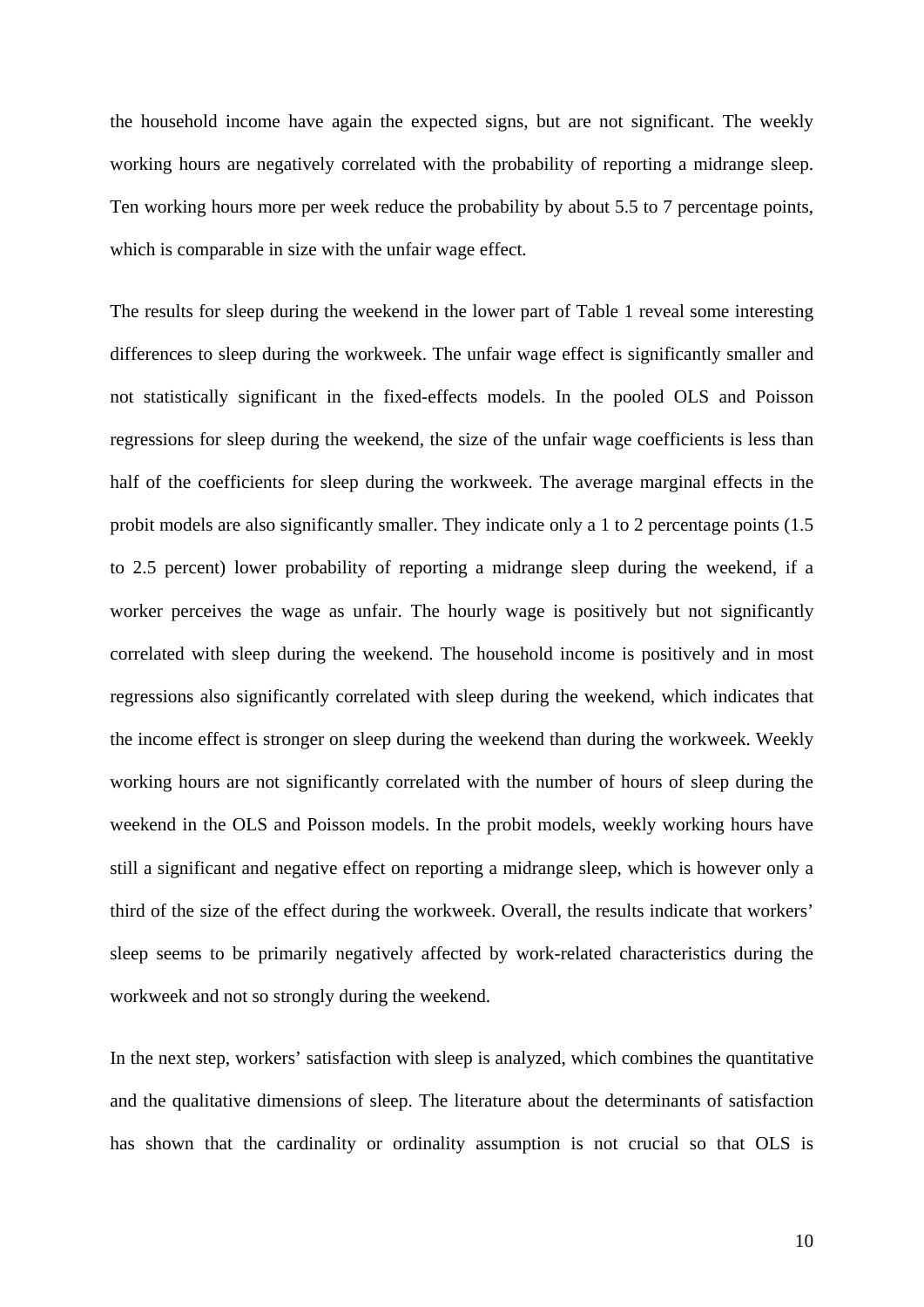appropriate (Ferrer-i-Carbonell / Frijters, 2004). Of larger concern is unobserved heterogeneity that might bias the results so that the use of person specific fixed-effects is considered as important when analyzing satisfaction. The regression results are presented in Table 2. The first specification indicates that satisfaction with sleep is about 0.35 points (0.348/6.914=5 percent) lower if a worker perceives the wage as unfair, whereas the hourly wage itself is not significantly correlated with sleep satisfaction. The household income has a rather small effect, as 1000 Euros more monthly household income is only correlated with 0.05 points more satisfaction with sleep. Weekly working hours are significantly and negatively correlated with sleep satisfaction. If we compare the coefficients for unfair wages and working hours, the unfair wage effect has approximately the same size as working 38 hours more per week. In the second specification, which controls additionally for the health status, the size of the estimated coefficients is significantly reduced. The unfair wage effect is only -0.14 points (0.142/6.914=2 percent) and the effect for one additional working hour per week is only -0.007. Thus, the unfair wage effect has approximately the same size as working about 20 hours more per week. Neither the coefficient for the hourly wage nor the coefficient for the household income are significant. In the third specification, person specific fixedeffects are added. The unfair wage effect is further reduced to -0.09 points (0.089/6.914=1.3 percent). The effect for one additional working hour per week is -0.008 so that the unfair wage effect has approximately the same size as working about 10 hours more per week. The coefficients for the hourly wage and for the household income are again not significant. Overall, the results indicate that the satisfaction with sleep is negatively affected by unfair wage perceptions and by working more hours, but not significantly affected by the hourly wage and the household income.

- *Insert Table 2 about here*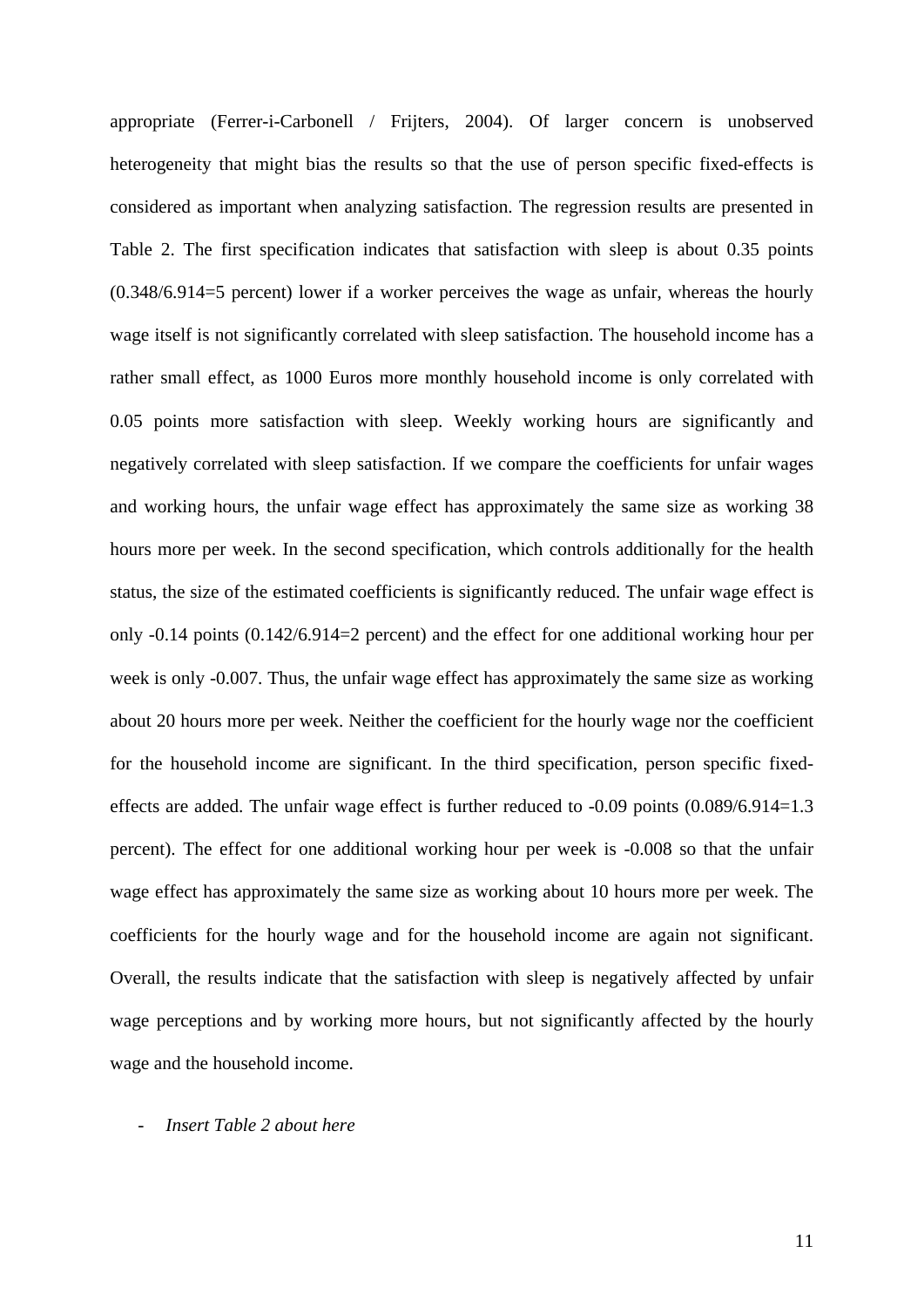At last, sleep disorders diagnosed by a doctor are analyzed. The binary character of having a sleep disorder is taken into account by using probit models. In order to facilitate the interpretation of the results, average marginal effects are presented in Table 3. Workers, who perceive their wage as unfair, have a 2.5 percentage points (0.025/0.069=36 percent) higher probability to have a diagnosed sleep disorder in the first specification. The inclusion of the subjective health status in the second specification reduces the unfair wage effect to 1.3 percentage points (0.013/0.069=19 percent). In the random-effects probit model in the third specification, the unfair wage effect is 0.5 percentage points  $(0.005/0.069=7$  percent). In none of the specifications, hourly wages, household income or working hours are significantly correlated with a diagnosed sleep disorder.

#### - *Insert Table 3 about here*

In order to check the sensitivity of the results, several robustness checks have been performed with respect to the specifications. At first, I have re-estimated all regressions once without the unfair wage variable and once without the hourly wage variable. The results do not change notably, i.e., the unfair wage is still significantly and the hourly wage is still not significantly correlated with the sleep outcomes when not controlling for the other. Moreover, the results do not change notably if the logs of hourly wage and of household income are used instead of their real monetary values in Euros. I have also added squared and cubed terms of working hours, which are not statistically significant and do not change the results. Furthermore, I have re-estimated all regressions separately for men and women, which does not indicate noteworthy differences with respect to the variables of interest. At last it should be mentioned that all fixed-effects OLS models have been tested against their random-effects counterparts. The Hausman specification tests have rejected the null hypothesis that the random-effects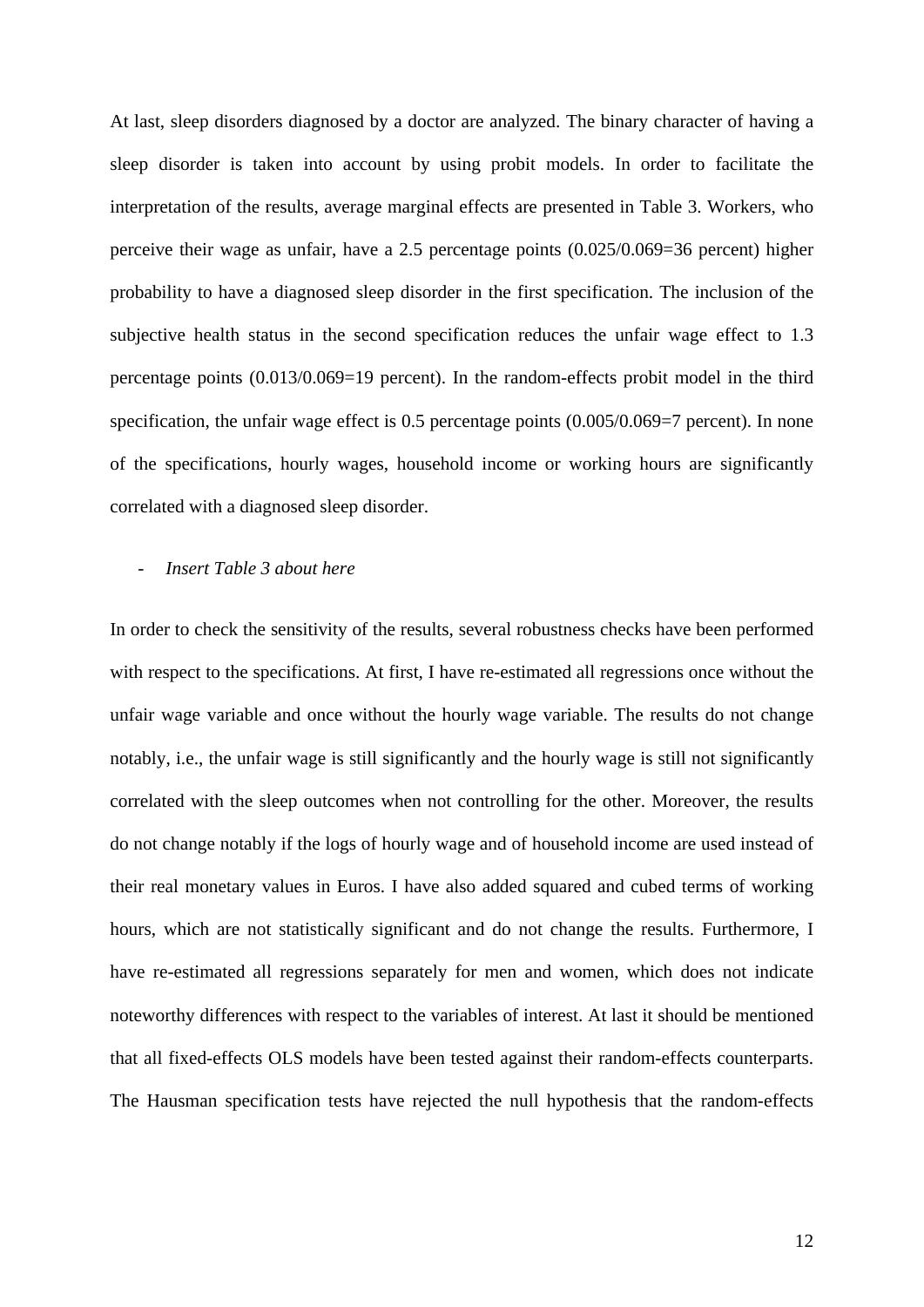estimator is consistent for all comparisons so that only fixed-effects OLS models have been presented in this paper.

#### **4. Conclusion**

The empirical analysis has shown that workers, who perceive their own wage as unfair, sleep significantly less, are significantly less satisfied with their sleep and are significantly more likely to have sleep disorders diagnosed by a doctor. Moreover, workers with more weekly working hours sleep significantly less during the workweek and are significantly less satisfied with their sleep. The hourly wage is however not significantly correlated with any of the sleep outcomes in any regression and the household income seems also of minor importance, even though the estimated coefficients have the expected signs implied by substitution (opportunity cost of sleep) and income effects. Thus, it seems as if the fairness perception of the wage is more important than the size of the wage. Fairness perceptions themselves do not simply depend on the size of the wage but also on procedural justice aspects such as communication of the rationales behind and employee participation in the wage setting process (e.g., Pfeifer, 2014; Schneck, 2014). Consequently, firms have the chance to influence the fairness perceptions of wages by engaging in procedural justice activities that might not increase labor costs as much as potential wage increases in order to accomplish the same fairness level.

The overall findings support the idea that fairness perceptions are important determinants of workers' sleep that in turn affects workers' health and productivity. The estimation of different specifications has further shown that controlling for workers' health status absorbs part of the unfair wage effect, which indirectly indicates a negative correlation between unfair wage perceptions and subjective health status as discussed in Falk et al. (2014). The differences between sleep during the workweek and during the weekend further suggest that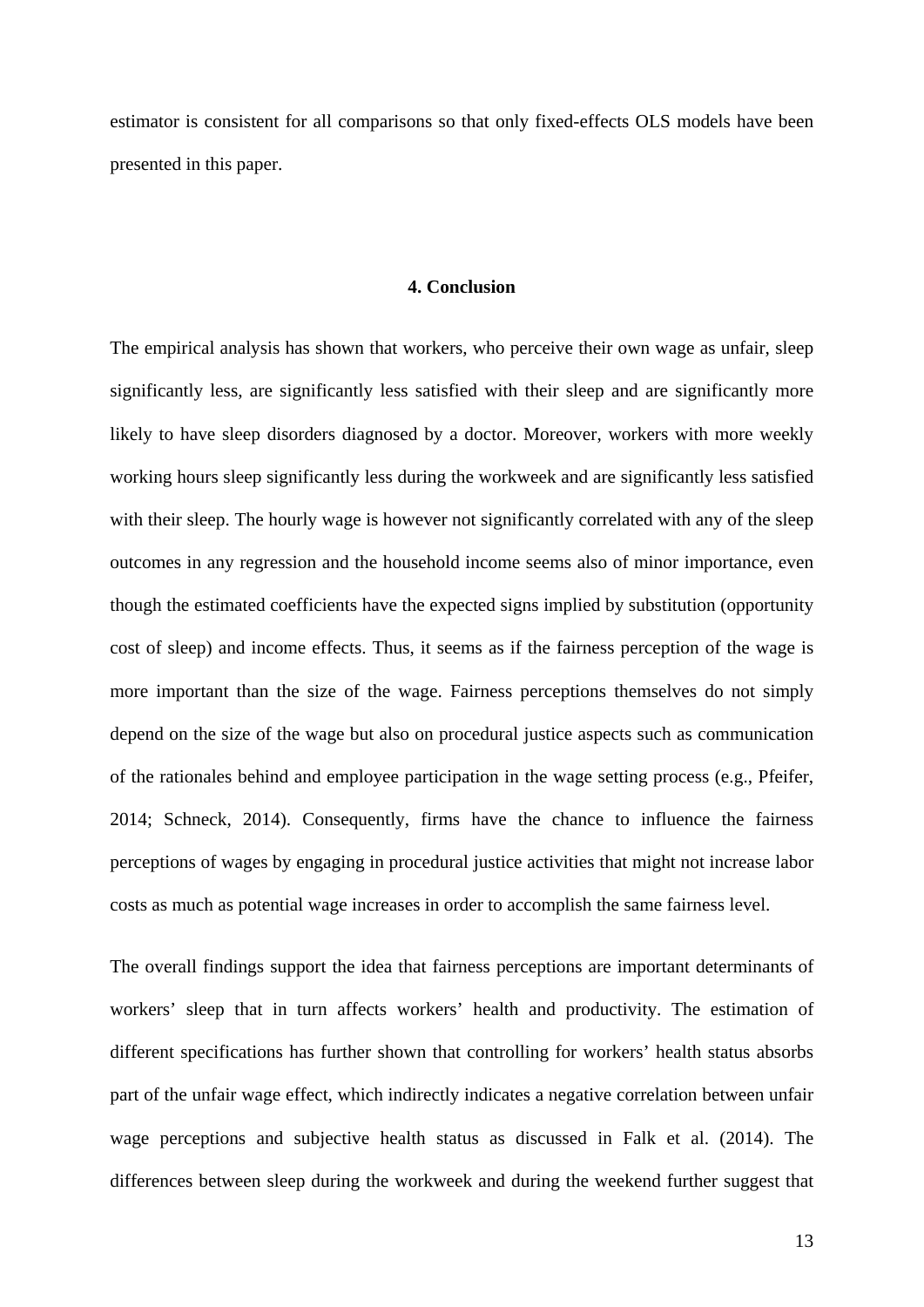workers' sleep seems to be primarily affected by work-related characteristics such as unfair wages and working hours during the workweek and not during the weekend. An implication of this finding is that leisure time at the weekend is necessary for workers in order to recover from work stress during the workweek.

#### **References**

- Akerlof, G.A./ Yellen, J.L. (1990): The fair wage-effort hypothesis and unemployment. Quarterly Journal of Economics 105, 255-283.
- Antillon, M./ Lauderdale, D.S./ Mullahy, J. (2014): Sleep behavior and unemployment conditions. Economics and Human Biology 14, 22-32.
- Banks, S./ Dinges, D.F. (2007): Behavioral and physiological consequences of sleep restriction. Journal of Clinical Sleep Medicine 3, 519-528.
- Becker, G.S. (1965): A theory of the allocation of time. Economic Journal 75, 493-517.
- Bergstrom, T.C. (1976): Toward deeper economics of sleeping. Journal of Political Economy 84, 411-412.
- Biddle, J.E./ Hamermesh, D.S. (1990): Sleep and the allocation of time. Journal of Political Economy 98, 922-943.
- Boonstra, T.W./ Stins, J.F./ Daffertshofer, A./ Beck, P.J. (2007): Effects of sleep deprivation on neural functioning: an integrative review. Cellular and Molecular Life Sciences 64, 934-946.
- Brochu, P./ Armstrong, C.D./ Morin, L.-P. (2012): The 'trendiness' of sleep: an empirical investigation into the cyclical nature of sleep time. Empirical Economics 43, 891-913.
- Buxton, O.M./ Marcelli, E. (2010): Short and long sleep are positively associated with obesity, diabetes, hypertension, and cardiovascular disease among adults in the United States. Social Science & Medicine 71, 1027-1036.
- Cappuccio, F.P./ D'Elia, L./ Strazzullo, P./ Miller, M.A. (2010): Quantity and quality of sleep and incidence of type 2 diabetes: a systematic review and meta-analysis. Diabetes Care 33, 414-420.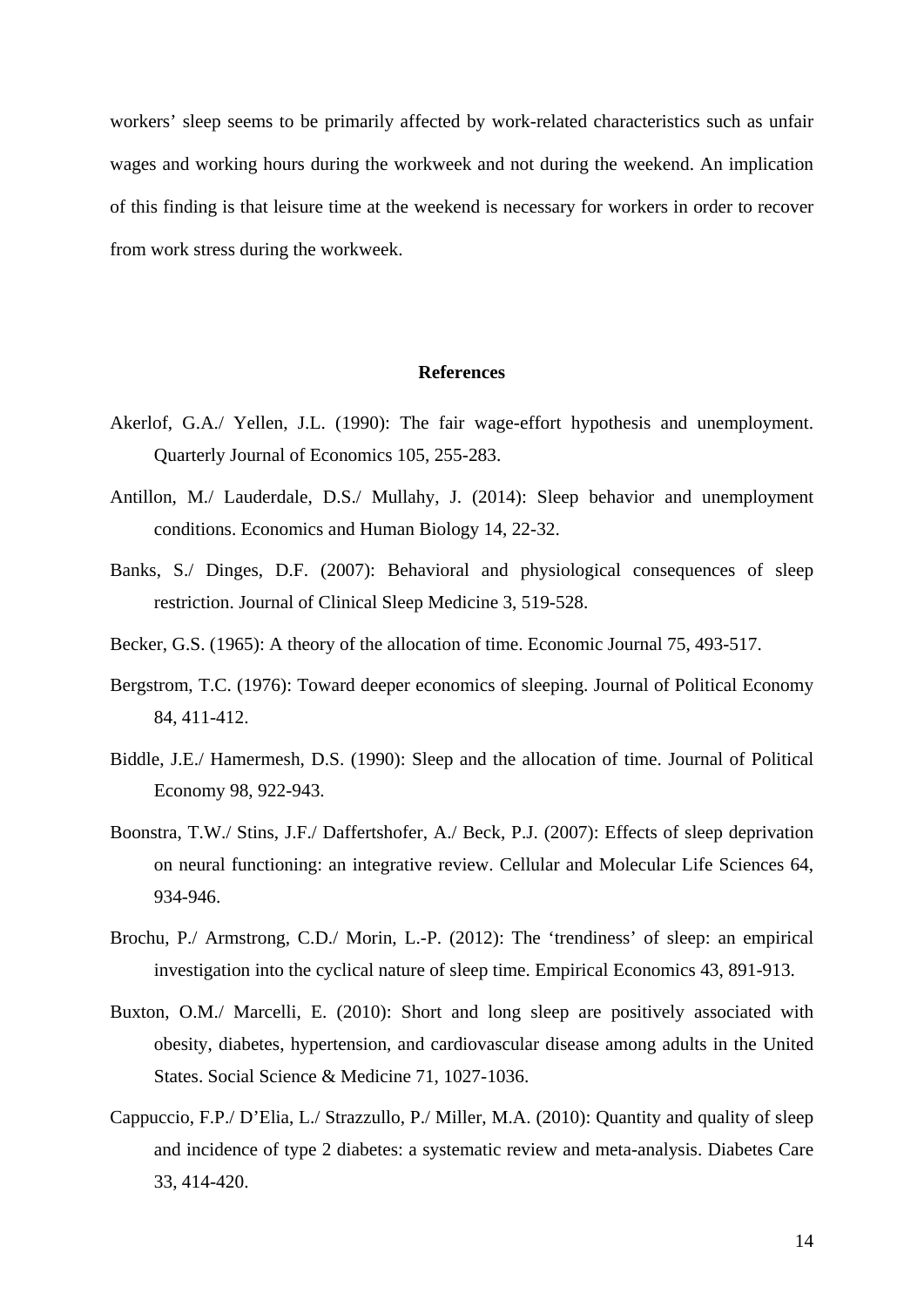- Clark, A.E./ Kristensen, N./ Westergard-Nielsen, N. (2009): Job satisfaction and co-worker wages: status or signal? Economic Journal 119, 430-447.
- Clark, A.E./ Masclet, D./ Villeval, M.C. (2010): Effort and comparison income: experimental and survey evidence. Industrial and Labor Relations Review 63, 407-426.
- El-Hodiri, M.A. (1973): The economics of sleeping. Unpublished manuscript, University of Kansas.
- Falk, A./ Kosse, F./ Menrath, I./ Verde, P.E./ Siegrist, J. (2014): Unfair pay and health. SOEPpapers No. 715.
- Ferrer-i-Carbonell, A./ Frijters, P. (2004): How important is methodology for the estimates of the determinants of happiness? Economic Journal 114, 641-659.
- Hale, L. (2005): Who has time to sleep? Journal of Public Health 27, 205-211.
- Haley, M.R./ Miller, L.A. (2014): Correlates of flexible working arrangements, stress, and sleep difficulties in the US workforce: does the flexibility of the flexibility matter? Empirical Economics (online: DOI 10.1007/s00181-014-0836-4).
- Hoffman, E.P. (1977): The deeper economics of sleeping: important clues toward the discovery of activity X. Journal of Political Economy 85, 647-650.
- Kersting, F.M./ Pfeifer, C. (2013): Unfair wahrgenommene eigene Entlohnung, Arbeitszufriedenheit und Kündigungsabsicht: Empirische Evidenz auf Basis des SOEPs. Schmollers Jahrbuch 133, 511-538.
- Knudsen, H.K./ Ducharme, L.J./ Roman, P.M. (2007): Job stress and poor sleep quality: data from an American sample of full-time workers. Social Science & Medicine 64, 1997- 2007.
- Knutson, K.L./ Spiegel, K./ Penev, P./ van Cauter, E. (2007): The metabolic consequences of sleep deprivation. Sleep Medicine Reviews 11, 163-178.
- Landrigan, C.P./ Rothschild, J.M./ Cronin, J.W./ Kaushal, R./ Burdick, E./ Katz, J./ Lilly, C.M./ Stone, P.H./ Lockley, S.W./ Bates, D.W./ Czeisler, C.A. (2004): Effects of reducing interns' work hours on serious medical errors in intensive care units. New England Journal of Medicine 351, 1838-1848.
- Lombardi, D.A./ Wirtz, A./ Willets, J.L./ Folkard, S. (2012): Independent effects of sleep duration and body mass index on the risk of a work-related injury: evidence from the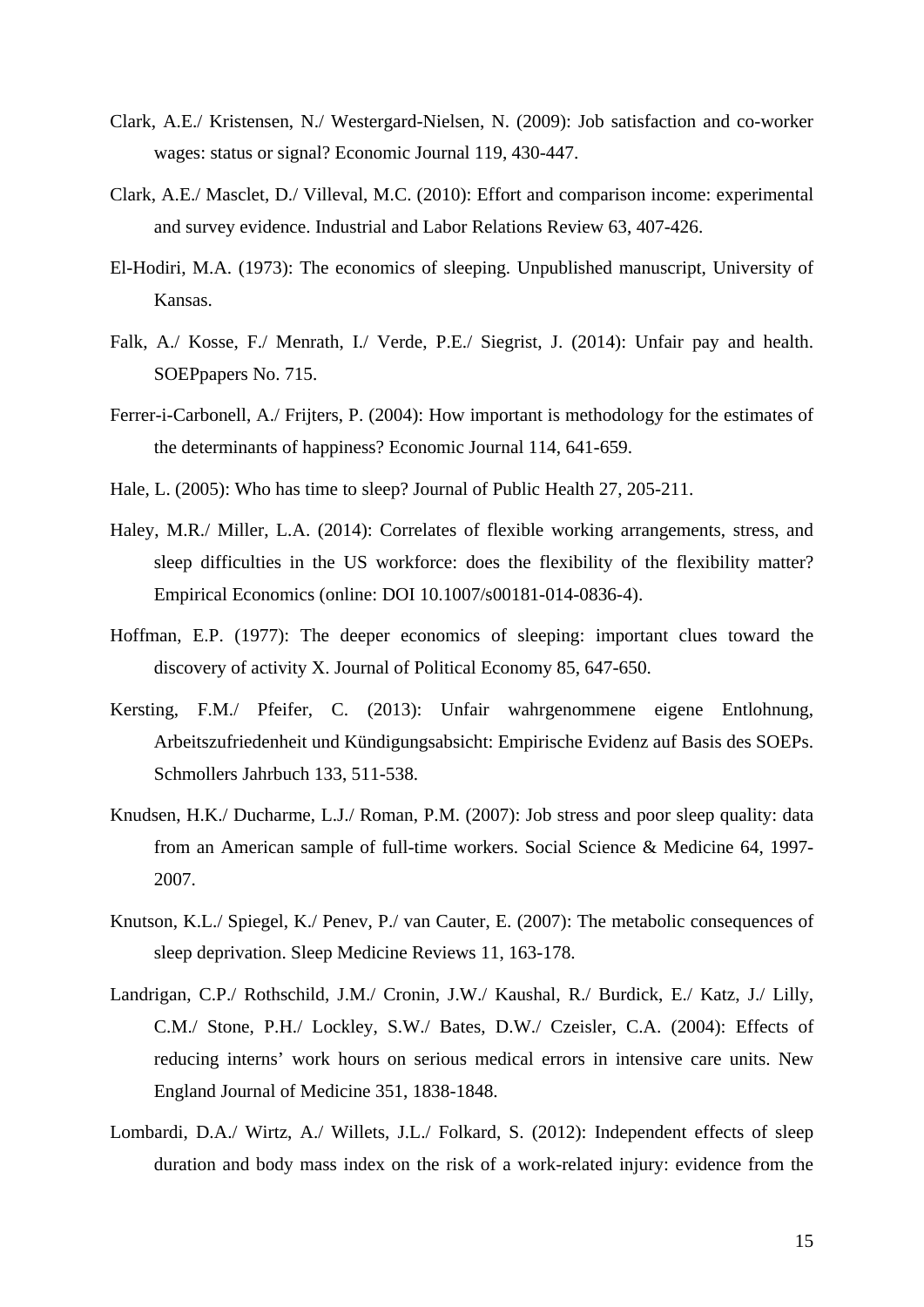US national health interview survey (2004–2010). Chronobiology International 29, 556- 564.

- Monaco, K./ Olsson, L./ Hentges, J. (2005): Hours of sleep and fatigue in motor carriage. Contemporary Economic Policy 23, 615-624.
- Pfeifer, C. (2014): Determinants of fair own wage perceptions: the moderating effects of works councils and performance evaluations. Applied Economics Letters 21, 47-50.
- Pfeifer, C./ Schneck, S. (2012): Relative wage positions and quit behavior: evidence from linked employer-employee data. Industrial and Labor Relations Review 65, 126-147.
- Rees, A. (1993): The role of fairness in wage determination. Journal of Labor Economics 11, 243-252.
- Schneck, S. (2014): My wage is unfair! Just a feeling or comparison with peers? Review of Behavioral Economics 1, 245-273.
- Spiegel, K./ Tasali, E./ Leproult, R./ van Cauter, E. (2009): Effects of poor and short sleep on glucose metabolism and obesity risk. Nature Reviews Endocrinology 5, 253-261.
- Szalontai, G. (2006): The demand for sleep: a South African study. Economic Modelling 23, 854-874.
- Wagner, G.G./ Frick, J.R./ Schupp, J. (2007): The German Socio-Economic Panel Study (SOEP): scope, evolution and enhancements. Journal of Applied Social Science (Schmollers Jahrbuch) 127, 139-169.
- Walker, M.P. (2008): Cognitive consequences of sleep and sleep loss. Sleep Medicine 9, S29- S34.
- Yaniv, G. (2004): Insomnia, biological clock, and the bedtime decision: an economic perspective. Health Economics 13, 1-8.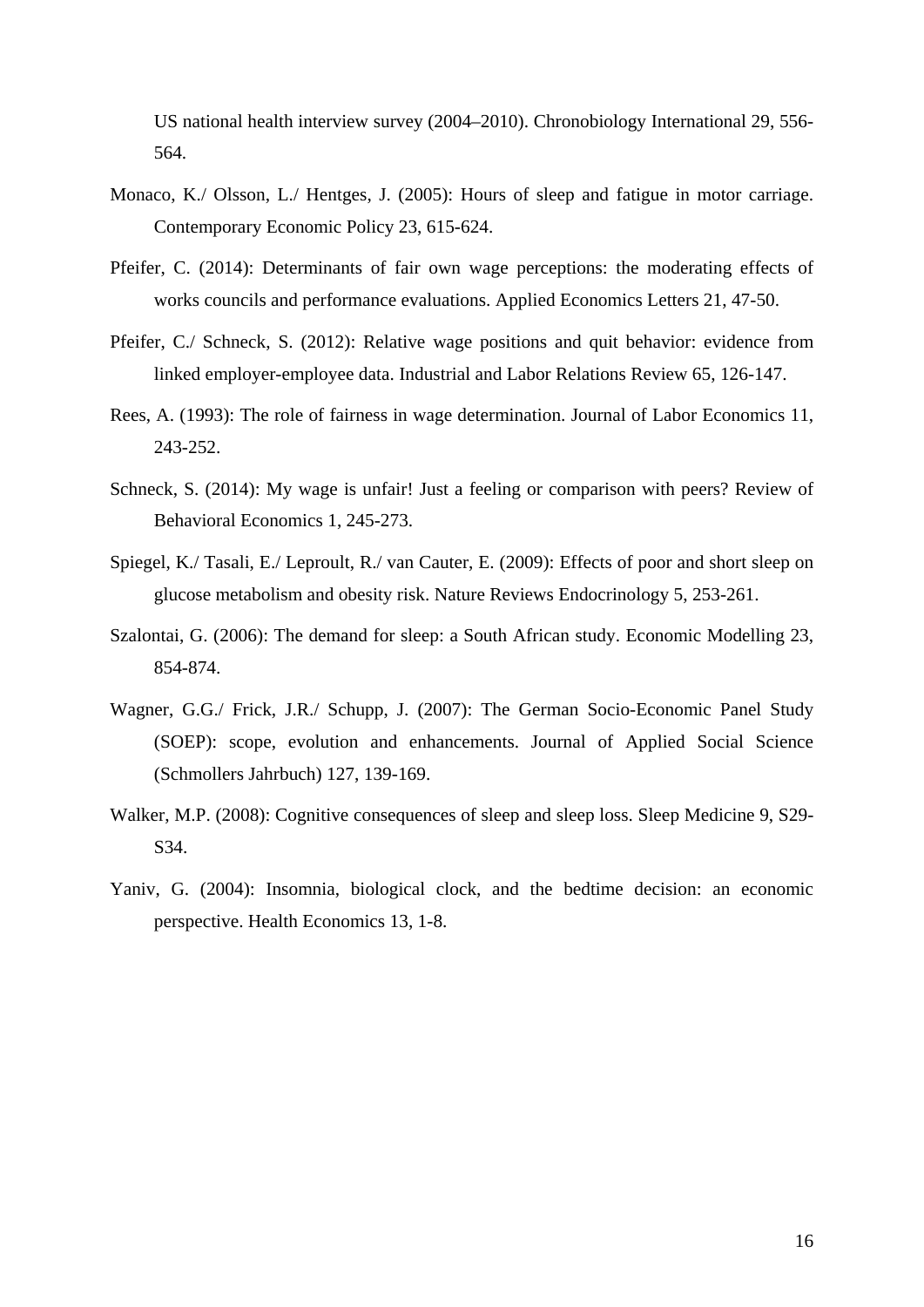# Table 1. Hours of Sleep

|                                       | OLS (coefficients): |                |                | Poisson (coefficients):<br>number of hours |             |             | Probit (average mfx):<br>$7 \le$ hours sleep $\le$ 9 |                |             |
|---------------------------------------|---------------------|----------------|----------------|--------------------------------------------|-------------|-------------|------------------------------------------------------|----------------|-------------|
|                                       | log number of hours |                |                |                                            |             |             |                                                      |                |             |
|                                       | (1)                 | (2)            | (3)            | (1)                                        | (2)         | (3)         | (1)                                                  | (2)            | (3)         |
| Sleep during workweek                 |                     |                |                |                                            |             |             |                                                      |                |             |
| Unfair wage (dummy)                   | $-0.025$            | $-0.020$       | $-0.013$       | $-0.023$                                   | $-0.018$    | $-0.012$    | $-0.071$                                             | $-0.056$       | $-0.065$    |
|                                       | (0.003)             | (0.003)        | (0.004)        | (0.003)                                    | (0.003)     | (0.003)     | (0.008)                                              | (0.008)        | (0.010)     |
|                                       | [<0.001]            | [<0.001]       | [<0.001]       | [<0.001]                                   | [<0.001]    | [<0.001]    | [<0.001]                                             | [<0.001]       | [<0.001]    |
| Hourly wage (Euros)                   | $-0.0001$           | $-0.0002$      | $-0.0004$      | $-0.0001$                                  | $-0.0002$   | $-0.0003$   | $-0.001$                                             | $-0.001$       | $-0.002$    |
|                                       | (0.0004)            | (0.0003)       | (0.001)        | (0.0003)                                   | (0.0003)    | (0.001)     | (0.001)                                              | (0.001)        | (0.002)     |
|                                       | [0.676]             | [0.553]        | [0.475]        | [0.719]                                    | [0.606]     | [0.557]     | [0.401]                                              | [0.328]        | [0.199]     |
| Monthly household income (1000 Euros) | 0.001               | 0.0003         | 0.001          | 0.001                                      | 0.0001      | 0.001       | 0.005                                                | 0.003          | 0.007       |
|                                       | (0.001)             | (0.001)        | (0.002)        | (0.001)                                    | (0.001)     | (0.002)     | (0.003)                                              | (0.003)        | (0.004)     |
|                                       | [0.197]             | [0.699]        | [0.729]        | [0.319]                                    | [0.860]     | [0.707]     | [0.095]                                              | [0.319]        | [0.113]     |
| Actual weekly working hours           | $-0.002$            | $-0.002$       | $-0.001$       | $-0.002$                                   | $-0.002$    | $-0.001$    | $-0.006$                                             | $-0.005$       | $-0.007$    |
|                                       | (0.0002)            | (0.0002)       | (0.0003)       | (0.0002)                                   | (0.0002)    | (0.0003)    | (0.001)                                              | (0.001)        | (0.001)     |
|                                       | [<0.001]            | [<0.001]       | [<0.001]       | [<0.001]                                   | [<0.001]    | [<0.001]    | [<0.001]                                             | [<0.001]       | [<0.001]    |
| Control variables without health      | Yes                 | No             | N <sub>o</sub> | Yes                                        | No          | No          | Yes                                                  | N <sub>o</sub> | No          |
| Control variables with health         | No                  | Yes            | Yes            | N <sub>o</sub>                             | Yes         | Yes         | No                                                   | Yes            | Yes         |
| Fixed-effects, Random-effects         | N <sub>0</sub>      | N <sub>0</sub> | Yes            | No                                         | No          | Yes         | No                                                   | No             | Yes         |
| R <sup>2</sup> , log likelihood       | 0.050               | 0.072          | 0.030          | $-36151.48$                                | $-36126.22$ | $-13332.35$ | $-11501.08$                                          | $-11341.42$    | $-10469.00$ |
| Mean (SD) dependent variable          | 1.909               | 1.909          | 1.909          | 6.822                                      | 6.822       | 6.822       | 0.654                                                | 0.654          | 0.654       |
|                                       | (0.155)             | (0.155)        | (0.155)        | (0.987)                                    | (0.987)     | (0.987)     |                                                      |                |             |
| Sleep during weekend                  |                     |                |                |                                            |             |             |                                                      |                |             |
| Unfair wage (dummy)                   | $-0.011$            | $-0.008$       | 0.001          | $-0.010$                                   | $-0.007$    | 0.001       | $-0.020$                                             | $-0.013$       | $-0.011$    |
|                                       | (0.003)             | (0.003)        | (0.004)        | (0.003)                                    | (0.003)     | (0.004)     | (0.007)                                              | (0.007)        | (0.006)     |
|                                       | [<0.001]            | [0.009]        | [0.791]        | [<0.001]                                   | [0.013]     | [0.768]     | [0.003]                                              | [0.057]        | [0.070]     |
| Hourly wage (Euros)                   | 0.0002              | 0.0001         | 0.0003         | 0.0001                                     | 0.0001      | 0.0003      | 0.002                                                | 0.002          | 0.001       |
|                                       | (0.0004)            | (0.0004)       | (0.001)        | (0.0004)                                   | (0.0003)    | (0.001)     | (0.001)                                              | (0.001)        | (0.001)     |
|                                       | [0.691]             | [0.776]        | [0.635]        | [0.693]                                    | [0.769]     | [0.630]     | [0.222]                                              | [0.255]        | [0.124]     |
| Monthly household income (1000 Euros) | 0.003               | 0.002          | 0.002          | 0.002                                      | 0.002       | 0.002       | 0.007                                                | 0.005          | 0.005       |
|                                       | (0.001)             | (0.001)        | (0.002)        | (0.001)                                    | (0.001)     | (0.002)     | (0.003)                                              | (0.003)        | (0.003)     |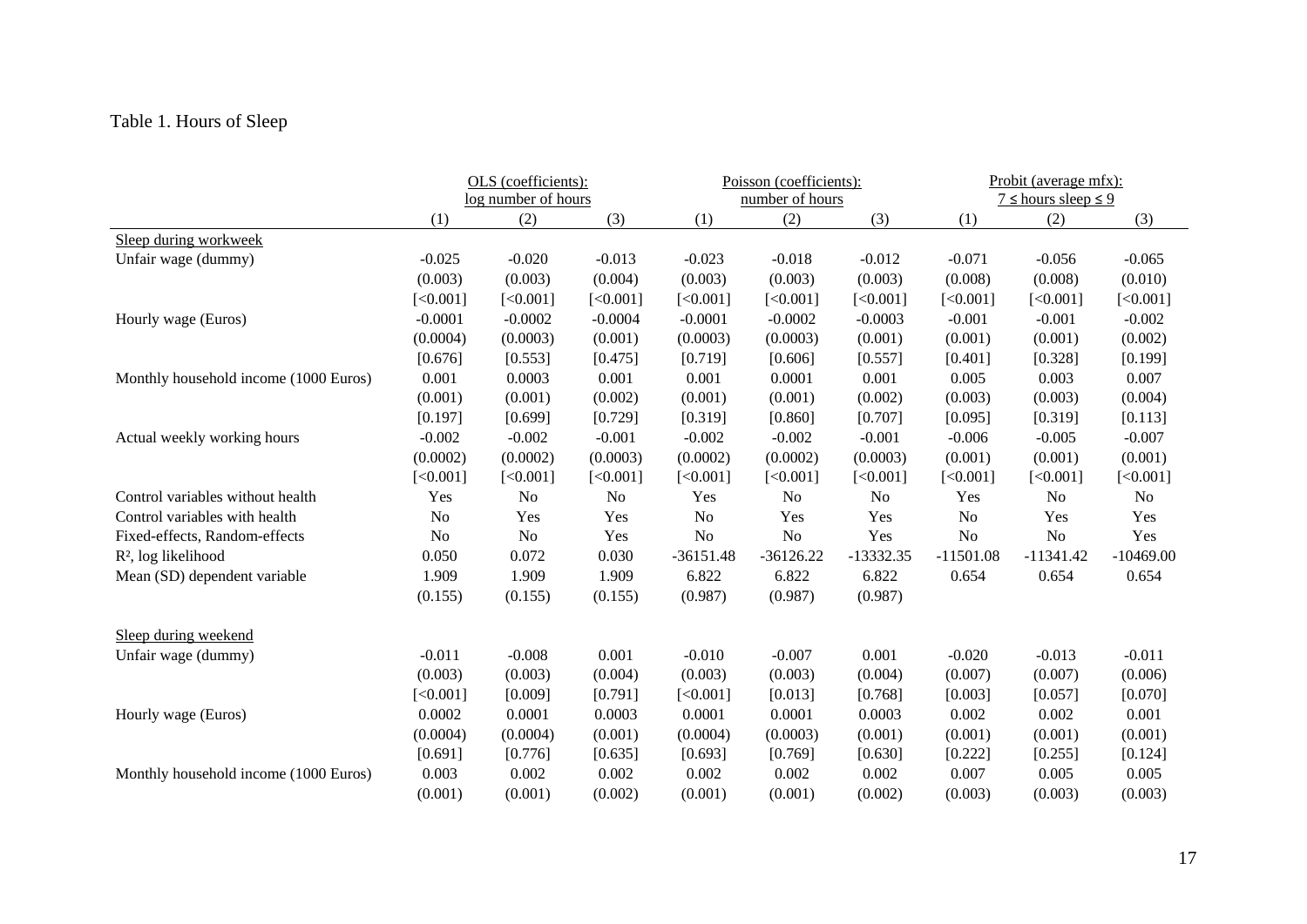|                                  | [0.002]   | [0.011]        | [0.318]  | [0.003]        | [0.015]        | [0.286]     | [0.018]        | [0.054]        | [0.046]    |
|----------------------------------|-----------|----------------|----------|----------------|----------------|-------------|----------------|----------------|------------|
| Actual weekly working hours      | $-0.0002$ | $-0.0002$      | 0.0002   | $-0.0001$      | $-0.0001$      | 0.0001      | $-0.002$       | $-0.002$       | $-0.002$   |
|                                  | (0.0002)  | (0.0002)       | (0.0004) | (0.0002)       | (0.0002)       | (0.0003)    | (0.0004)       | (0.0004)       | (0.0004)   |
|                                  | [0.244]   | [0.369]        | [0.661]  | [0.491]        | [0.643]        | [0.678]     | [<0.001]       | [<0.001]       | [<0.001]   |
| Control variables without health | Yes       | N <sub>0</sub> | No       | Yes            | N <sub>0</sub> | No          | <b>Yes</b>     | N <sub>0</sub> | No         |
| Control variables with health    | No        | Yes            | Yes      | N <sub>0</sub> | Yes            | Yes         | N <sub>0</sub> | Yes            | Yes        |
| Fixed-effects, Random-effects    | No        | No             | Yes      | N <sub>0</sub> | N <sub>o</sub> | Yes         | N <sub>0</sub> | N <sub>0</sub> | Yes        |
| $R^2$ , log likelihood           | 0.058     | 0.069          | 0.034    | -37982.52      | $-37968.46$    | $-14071.22$ | $-8764.55$     | $-8687.35$     | $-8358.07$ |
| Mean (SD) dependent variable     | 2.070     | 2.070          | 2.070    | 8.026          | 8.026          | 8.026       | 0.805          | 0.805          | 0.805      |
|                                  | (0.164)   | (0.164)        | (0.164)  | (1.225)        | (1.225)        | (1.225)     |                |                |            |

Notes: SOEP 2009/2011/2013. Number of observations is n=18,485 for N=10,277 individuals in an unbalanced panel T=1.8. Identification of fixed-effects OLS and Poisson models only for individuals with T $\geq 2$  (n=13547, N=5339, T=2.5). The probit model in (3) is a random-effects estimator. For the computation of the average marginal effects a mean random-effect of zero is assumed. Robust standard errors clustered at individual level in parentheses and p-values in squared brackets. R² for OLS and log likelihood for Poisson and probit models. The control variables include dummy variables for being female and having children under 16 in the household, the number of persons in the household, 5 marital status categories, a German citizenship dummy, secondary schooling degrees, apprenticeship degree, university degree, age in years, tenure in years, experience part-time employment in years, experience full-time employment in years, experience unemployment in years, 11 job categories, 7 firm size categories, 62 sectors (NACE), 16 federal states, the survey years, and the subjective health status (5 categories).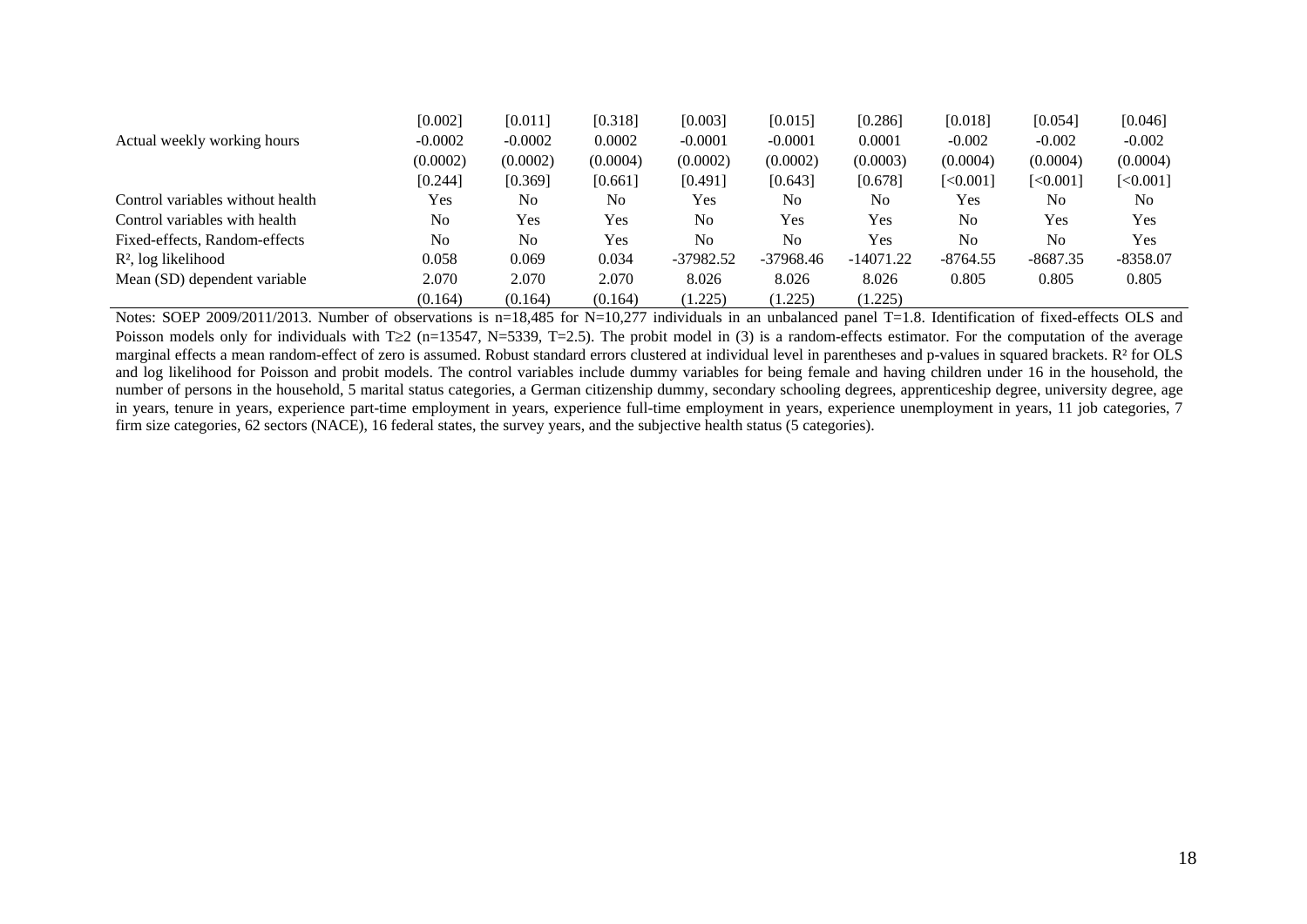#### Table 2. Satisfaction with Sleep

|                                       | OLS (coefficients): satisfaction with sleep $(0-10)$ |                |                |  |  |
|---------------------------------------|------------------------------------------------------|----------------|----------------|--|--|
|                                       | (1)                                                  | (2)            | (3)            |  |  |
| Unfair wage (dummy)                   | $-0.348$                                             | $-0.142$       | $-0.089$       |  |  |
|                                       | (0.040)                                              | (0.035)        | (0.047)        |  |  |
|                                       | [<0.001]                                             | [<0.001]       | [0.061]        |  |  |
| Hourly wage (Euros)                   | 0.002                                                | 0.0001         | 0.004          |  |  |
|                                       | (0.005)                                              | (0.005)        | (0.011)        |  |  |
|                                       | [0.653]                                              | [0.985]        | [0.727]        |  |  |
| Monthly household income (1000 Euros) | 0.045                                                | 0.014          | 0.006          |  |  |
|                                       | (0.014)                                              | (0.013)        | (0.026)        |  |  |
|                                       | [0.001]                                              | [0.284]        | [0.818]        |  |  |
| Actual weekly working hours           | $-0.009$                                             | $-0.007$       | $-0.008$       |  |  |
|                                       | (0.002)                                              | (0.002)        | (0.004)        |  |  |
|                                       | [<,0.001]                                            | [0.002]        | [0.057]        |  |  |
| Control variables without health      | Yes                                                  | N <sub>0</sub> | N <sub>0</sub> |  |  |
| Control variables with health         | N <sub>0</sub>                                       | <b>Yes</b>     | Yes            |  |  |
| Fixed-effects                         | N <sub>0</sub>                                       | N <sub>o</sub> | Yes            |  |  |
| $R^2$                                 | 0.043                                                | 0.213          | 0.078          |  |  |
| Mean (SD) dependent variable          | 6.914                                                | 6.914          | 6.914          |  |  |
|                                       | (2.150)                                              | (2.150)        | (2.150)        |  |  |

Notes: SOEP 2009/2011/2013. Number of observations is n=18,485 for N=10,277 individuals in an unbalanced panel with  $T=1.8$ . Identification of fixed-effects model only for individuals with  $T\geq 2$  (n=13547, N=5339, T=2.5). Robust standard errors clustered at individual level in parentheses and p-values in squared brackets. The control variables include dummy variables for being female and having children under 16 in the household, the number of persons in the household, 5 marital status categories, a German citizenship dummy, secondary schooling degrees, apprenticeship degree, university degree, age in years, tenure in years, experience part-time employment in years, experience full-time employment in years, experience unemployment in years, 11 job categories, 7 firm size categories, 62 sectors (NACE), 16 federal states, the survey years, and the subjective health status (5 categories).